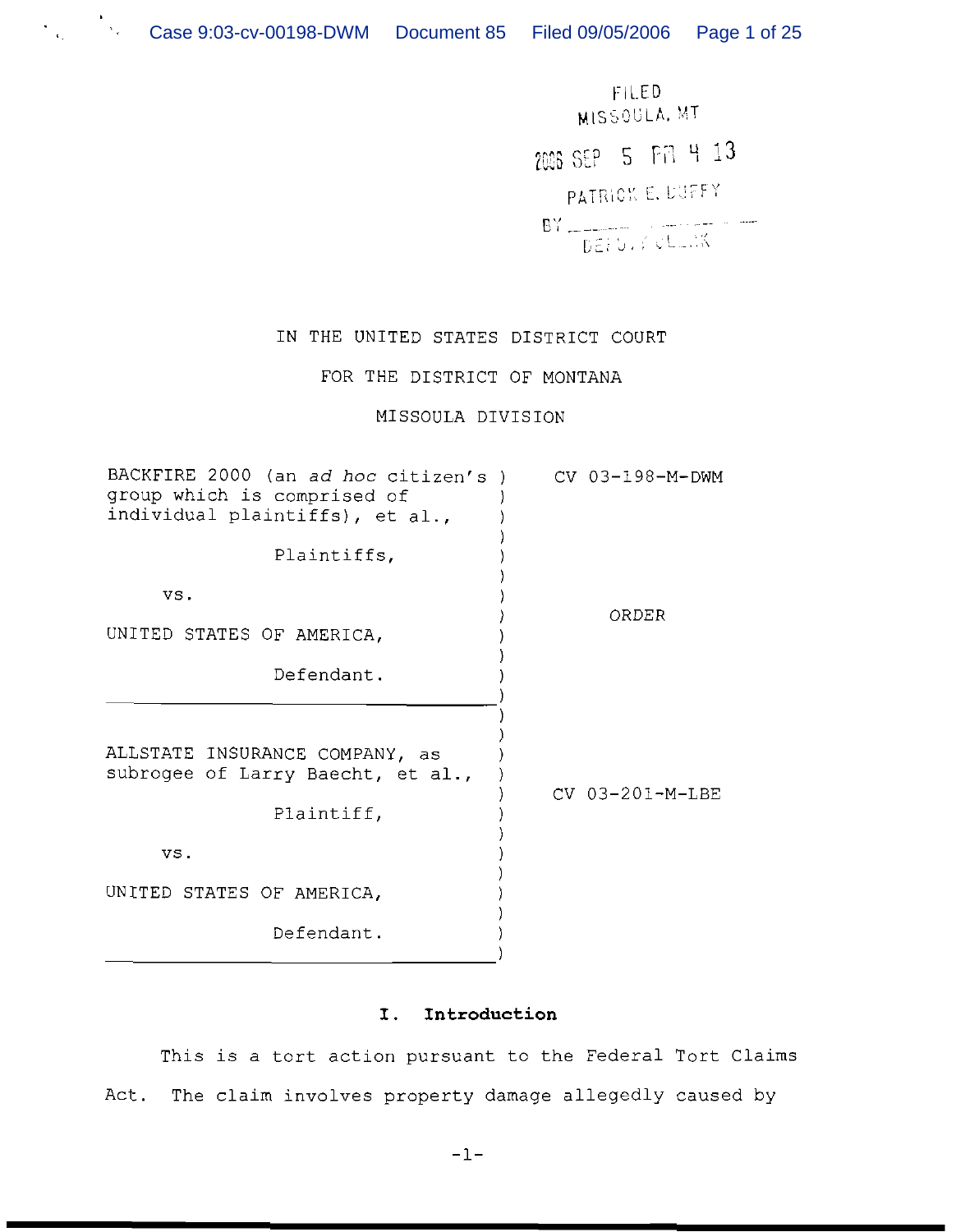negligent acts of United States Government ("Government") employees. Plaintiffs' complaint alleges that Government firefighters destroyed Plaintiffs' property by negligently lighting backfires<sup>1</sup> on August 6, 2000, during firefighting operations in Montana's Bitterroot Valley. Defendant claims immunity from suit under the discretionary function exception to the Federal Tort Claims Act. After review of the pleadings, briefs and submissions, in my view, the Defendant is correct for the reasons stated below.

### **11. Jurisdiction**

Subject matter jurisdiction is disputed in this case, so jurisdiction is assumed to the extent necessary to rule on the jurisdictional facts at issue. Here, (1) the Court has exclusive jurisdiction over Plaintiffs' causes of action, 28 U.S.C. *5*   $1346(b)$  (1);(2) the question of subject matter jurisdiction is intertwined with the facts of the case, and (3) the Court "cannot determine jurisdiction on the basis of a threshold inquiry analogous to a 12(b)(6) motion," Roberts v. Corrothers, 812 F.2d 1173, (9th Cir. 1987) (quoting Auqustine v. United States, 704 F.2d 1074,1077 (9th Cir. 1983). Consequently, "the court may assume jurisdiction and go on to determine the relevant jurisdictional facts on 'a motion going to the merits'" such as summary judgment. Id.

<sup>&#</sup>x27;For purposes of this Order, the terms "backfire," "firing operation," and "burnout" shall be synonymous and are defined as fires intentionally ignited by firefighters involved in wildland fire suppression.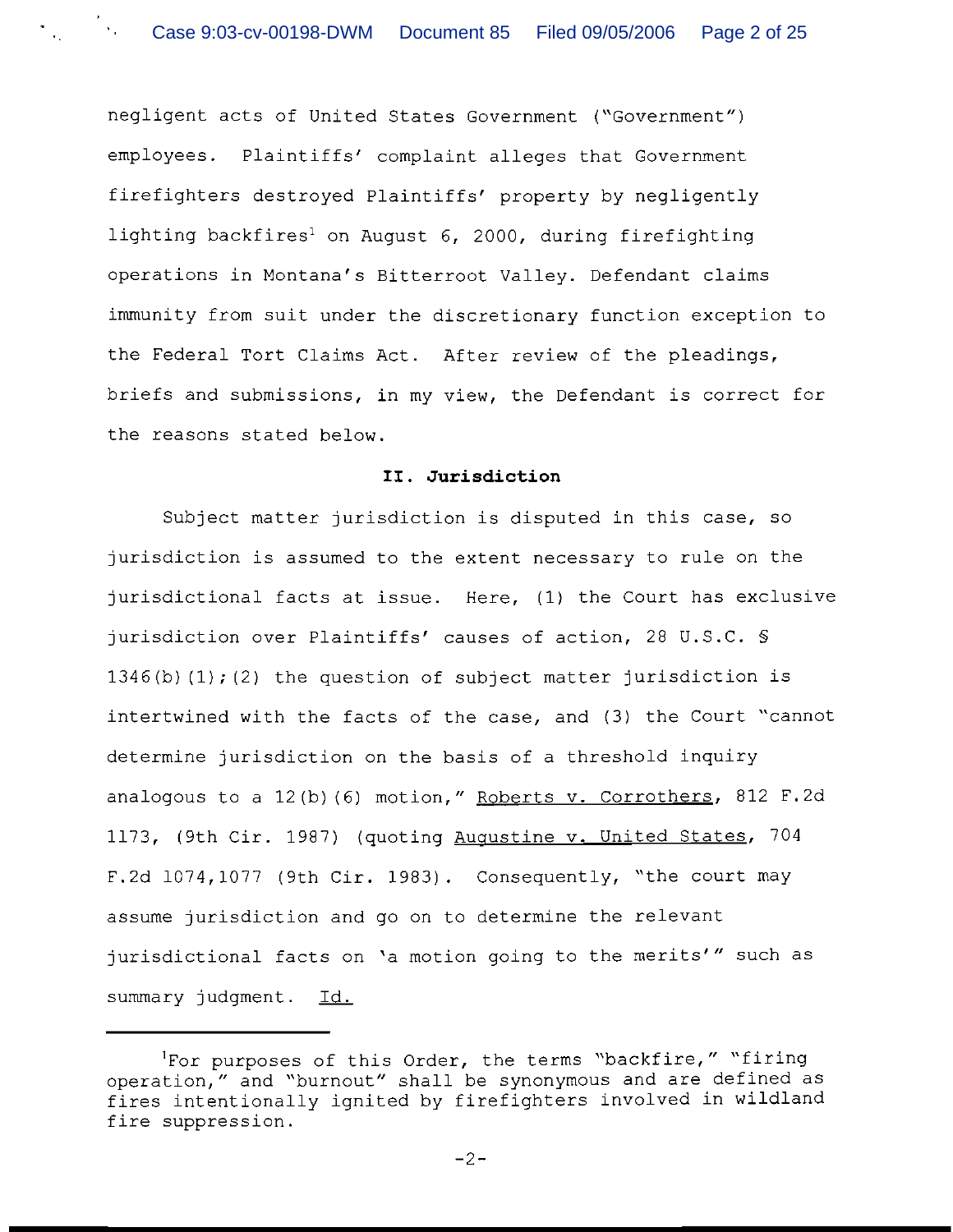### **111. Standard of Review**

When subject matter jurisdiction is intertwined with the merits of the case, the standard of review is the same as the standard for review of summary judgment. Augustine, 704 F.2d at 1077. When "a statute provides the basis for both the subject matter jurisdiction of the federal court and the plaintiff's substantive claim for relief," then jurisdiction and the merits of the action will be considered intertwined. Sun Valley Gas, Inc. v. Ernst Enters., Inc., 711 F.2d 138, 139-40 (9th Cir. 1983).

Here, the Federal Tort Claims Act is the basis of subject matter jurisdiction as well as Plaintiffs' substantive claims. A party is entitled to summary judgment on demonstrating "that there is no genuine issue as to any material fact and that the moving party is entitled to a judgment as a matter of law." Fed. R. Civ. P. 56(c). Upon motion for summary judgment, the Court must determine whether a fair-minded jury could return a verdict in favor of the nonmoving party. Anderson v. Liberty Lobby, Inc., 477 U.S. 242, 252 (1986). The same principle applies even though Federal Tort Claims are non-jury cases.

### **IV. Factual and Procedural Background**

On July 27, 2000, Governor Marc Racicot declared a state of emergency in Montana because of imminent threats of wildfires. On July 31, lightning started wildland fires in the Bitterroot Valley and the Bitterroot National Forest.

The fires burning in the south end of the Bitterroot Valley

-3-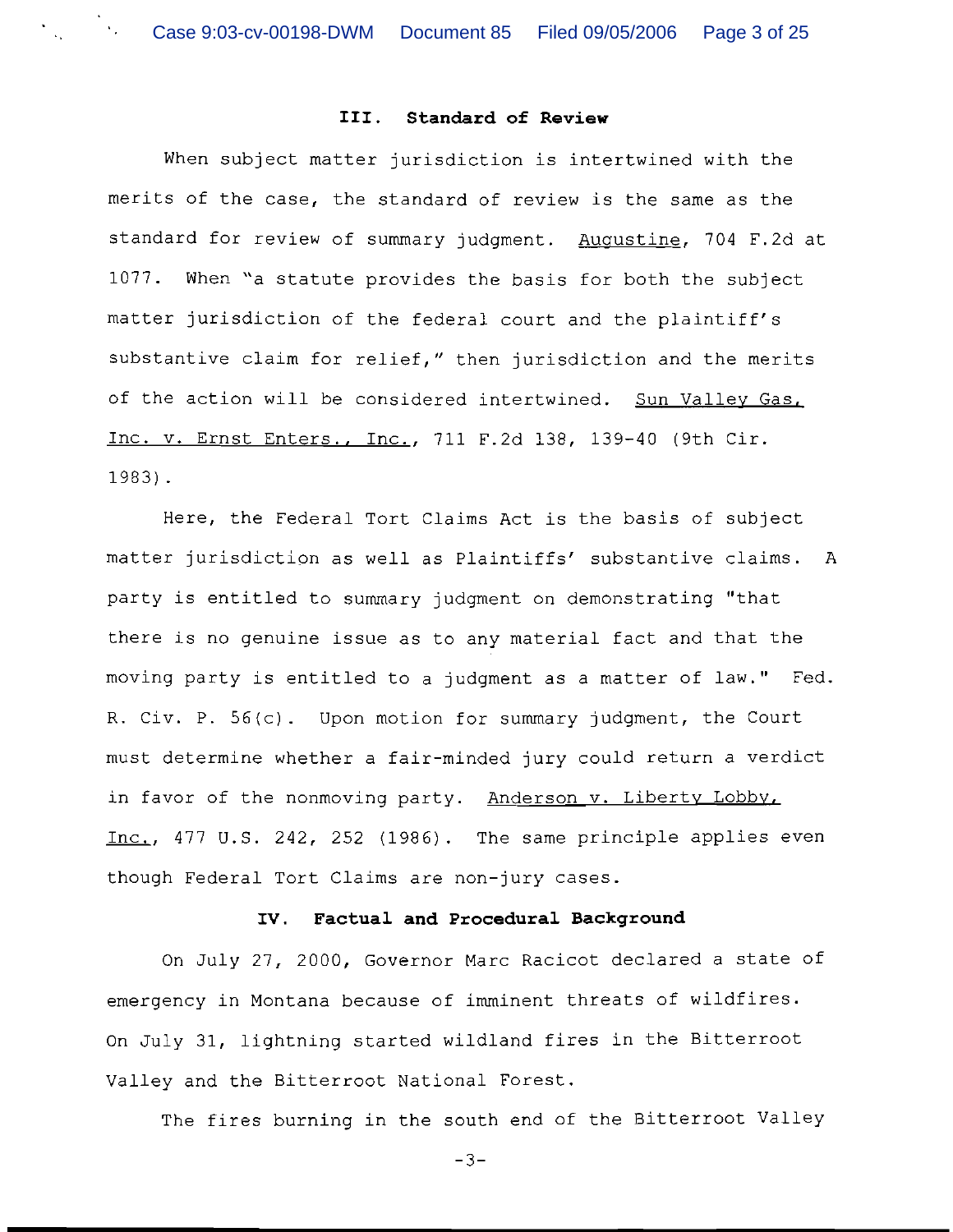were administratively divided into two "complexes": the Sula Complex, west of Highway 93, and the Valley Complex, east of Highway 93. Two Type I Incident Management Teams (IMTs) assumed responsibility for the fires. Steve Frye was Incident Commander of the Valley Complex IMT and Joe Stam was Incident Commander of the Sula Complex IMT. The Sula Complex included the Spade Fire, burning south of Conner, Montana. On the Spade Fire, the chain of command under Joe Stam was as follows: Daily operations were directed by Operations Chief Lynn Wilcock; Branch Director Chip Houde was next in command; Division Supervisor David Whitmer answered to Houde. Bill Beardsley was the Spade Division's Safety Officer.

On August 5, the Stam team discussed plans to prevent the Spade fire from spreading to populated areas. They worried that if the fire reached gentler topography to the northeast, it could move faster and either run north towards Conner, or burn the structures along the East Fork/Highway 93 corridor and jump the highway. If the fire jumped Highway 93, it could trap crews working the Valley Complex fires on the east side of Highway 93.

To control easterly spread, Whitmer supervised a north-south 'dozer line parallel to the fire's eastern flank. Whitmer, Beardsley, Wilcock, and another Safety Chief discussed the possibility of burning out between the north-south line and the fire, but they were concerned about adequate escape routes for firefighters. Whitmer and Houde also discussed a "contingency" plan in the event that the Spade fire started running east or

 $-4-$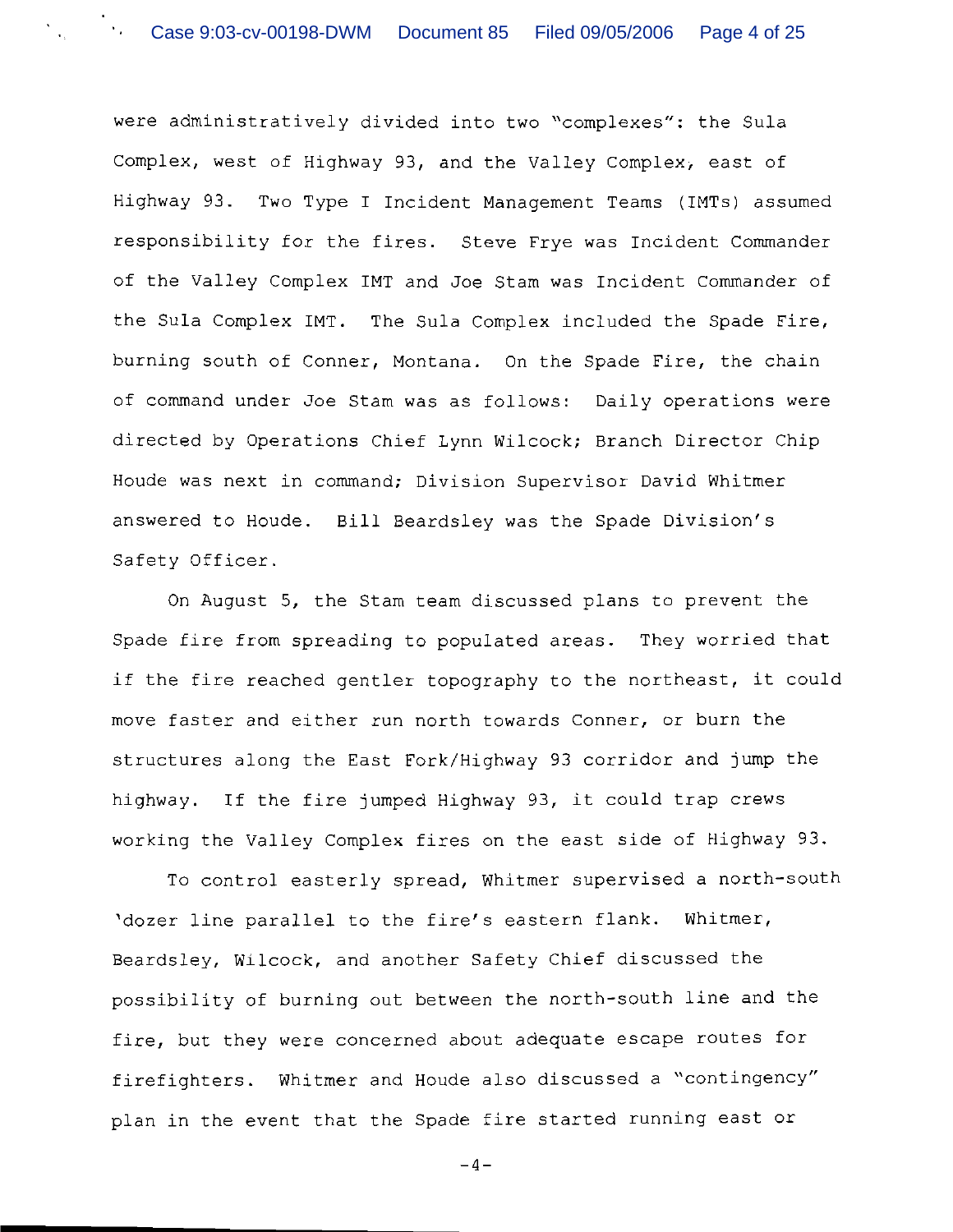northeast, such as building an east-west line from the East Fork to the West Fork. This contingency line could be used to anchor a backfire to keep the Spade fire from jumping Highway 93 or spreading to the north.

On August 6, 2000, an inversion lifted and the Bitterroot fires accelerated. According to Steve Frye, "there was extraordinary fire activity occurring throughout the Bitterroot Valley [with] [f] ires making rapid runs, extreme spotting distances . . . spreading in all directions." The Maynard Fire, another fire in the Sula Complex, jumped Highway 93 and burned over a Valley Complex fire camp; firefighters and support personnel escaped injury by sheltering in busses.

That day the Spade Fire began to heat up and Houde and Whitmer pulled crews to safer, defensible positions. The incomplete north-south 'dozer line, intended to control the east flank of the fire, was abandoned because of the increasingly violent fire behavior, and the fire burned across the line into the Spade Creek watershed. The prevailing winds tended to be out of the northwest. Along its western edge, the Spade fire backed downhill toward a hand-line above the West Fork, and crews under orders from Whitmer successfully backburned between that line and the main fire. As fire behavior worsened in the late afternoon, Whitmer consulted with Houde and began firing operations on the east-west contingency line. Whitmer believed that the main fire had already entered the Dickson Creek watershed when he began his firing operations.

 $-5-$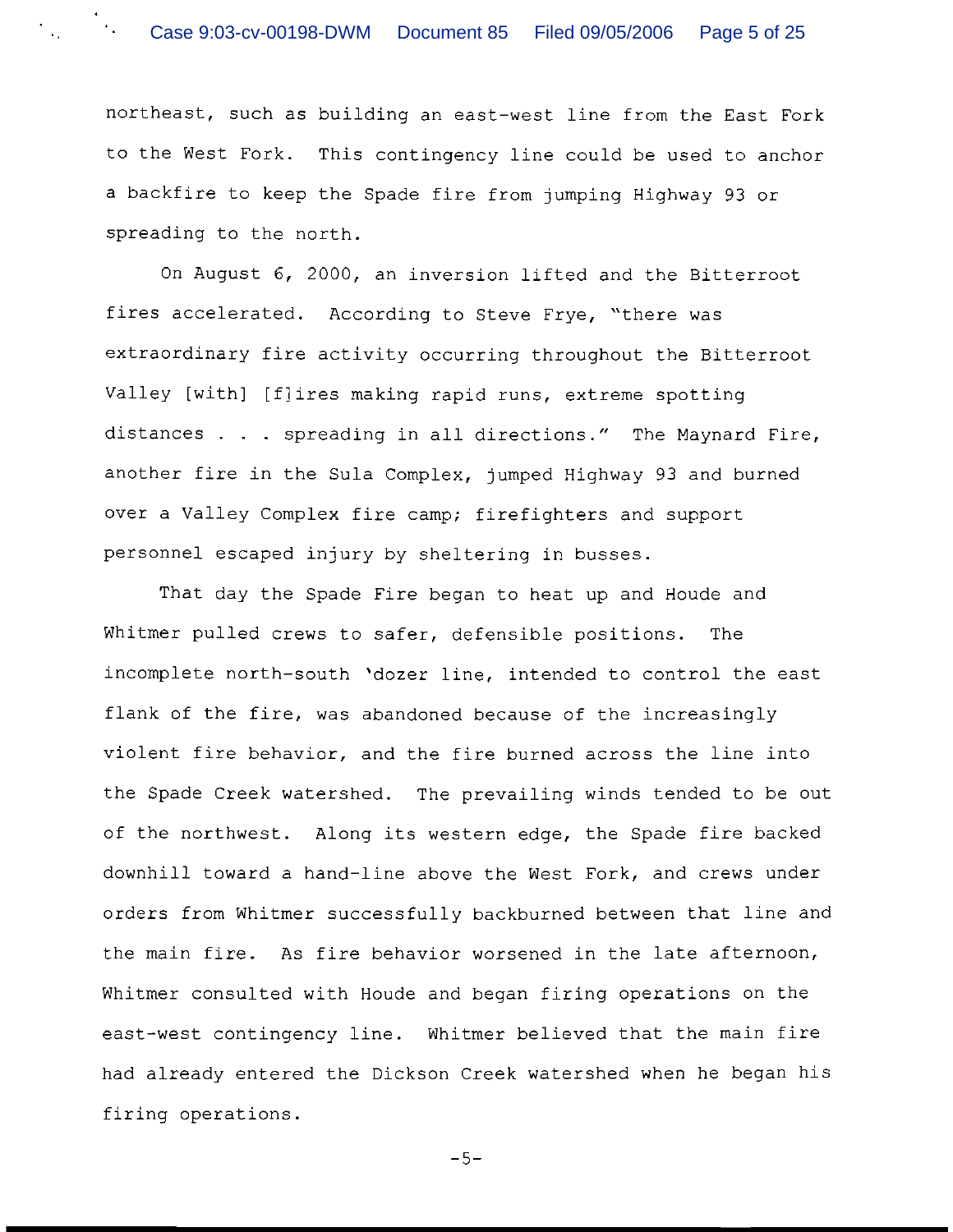Plaintiffs claim that Whitmer's backfire - not the main Spade Fire - destroyed their property. Plaintiffs also claim that the Government lit other backfires to which it has not admitted. The Government claims that (1) by the time firefighters decided to backfire from the east-west line, the Spade Fire had already reached the main Dickson Creek drainage, and the Spade Fire burned the Plaintiffs' properties, not any backfire; and (2) the backfires of August 6, 2000 were a success because the Spade fire did not jump Highway 93 that day.

Plaintiffs filed suit on December 2, 2003, claiming negligence, nuisance, trespass, and "negligence in investigating agency misconduct." The Government moved for summary judgment on May 31, 2005, arguing that Plaintiffs' suit is barred by the discretionary function exception to the Federal Tort Claims Act.

#### **V. Analysis**

### **A. Law of discretionary function.**

The United States is immune from suit except to the extent it has waived its sovereign immunity. Reed ex rel. Allen v. U.S. Dept. of Interior, 231 F.3d 501, 504 (9th Cir. 2000). The Federal Tort Claims Act waives the government's immunity for "tort claims, in the same manner and to the same extent as a private individual under like circumstances." 28 U.S.C. *S* 2674. However, certain exceptions apply. See 28 U.S.C. *5* 2680. When the discretionary function exception found in Section 2680 applies, courts are without jurisdiction to hear the claim. O'Toole v. United States, 295 F.3d 1029, 1032 (9th Cir. 2002).

-6-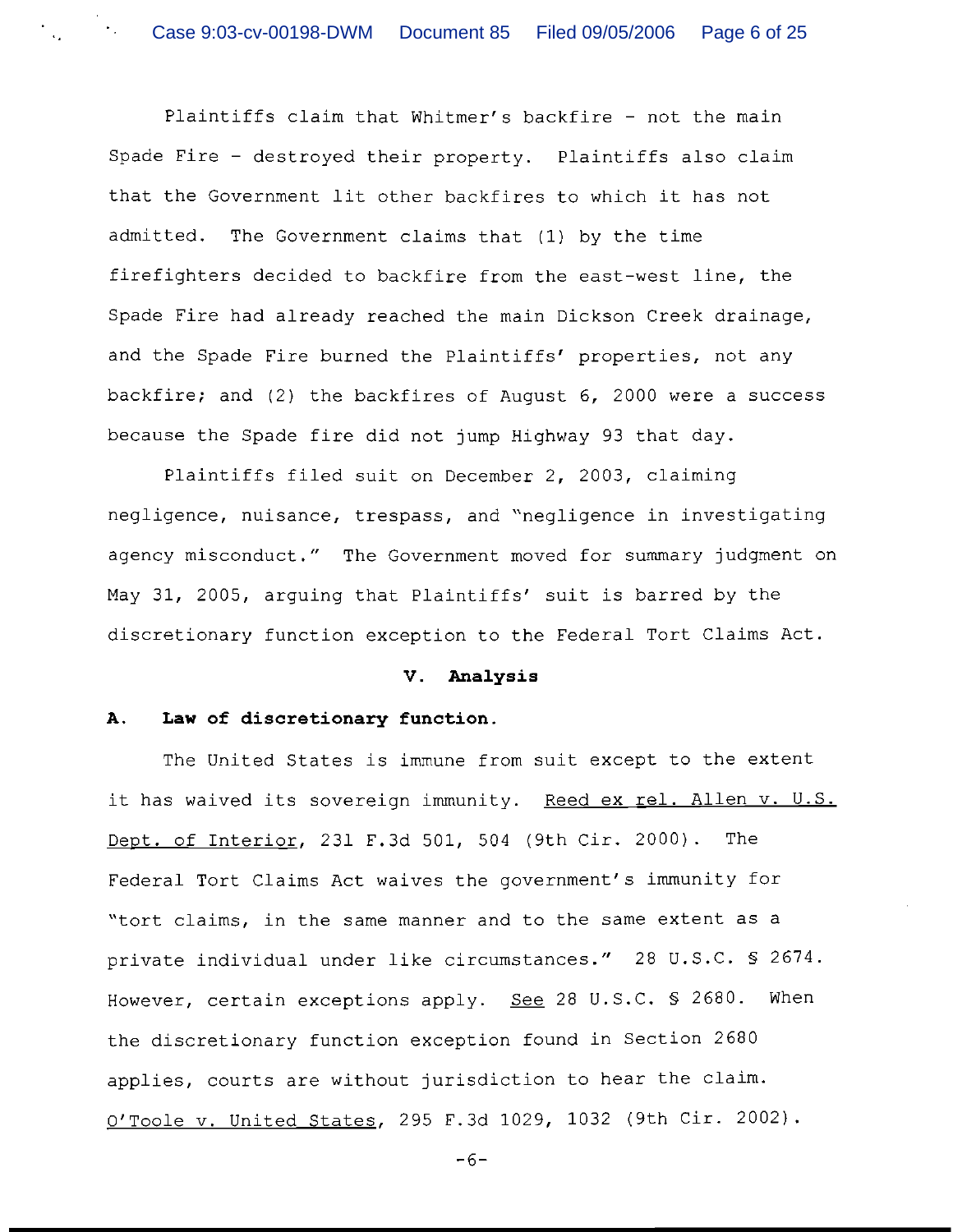The discretionary function exception provides:

The provisions of this chapter and section 1346(b) of this title shall not apply to-(a) Any claim based upon . . . the exercise or performance or the failure to exercise or perform a discretionary function or duty on the part of a federal agency or an employee of the Government, whether or not the discretion involved be abused.

28 U.S.C. *5* 2680(a).

There is a two-step test to determine whether challenged Government employee conduct is immune under the discretionary function exception. *See* Berkovitz v. United States, 486 U.S. 531, 536-37 (1988). Only Government actions satisfying both steps are immune from tort liability.

First, the employee must have had discretion to make the challenged decision or judgment that led to the plaintiff's damages. Id. at 536. "[T]he discretionary function exception will not apply when a federal statute, regulation, or policy specifically prescribes a course of action for an employee to follow." Id.

Second, the challenged decision or judgment must be "of the kind that the discretionary function exception was designed to shield." Id. In creating the discretionary function exception, Congress "desire[d] to 'prevent judicial second-guessing of legislative and administrative decisions grounded in social economic, and political policy through the medium of an action in tort.'" Id. (quoting United States v. S.A. Empresa de Viacao Aerea Rio Grandense, 467 U.S. 797, 814 (1984) (internal quotation marks omitted) (hereinafter Varig Airlines)). Thus, only

 $-7-$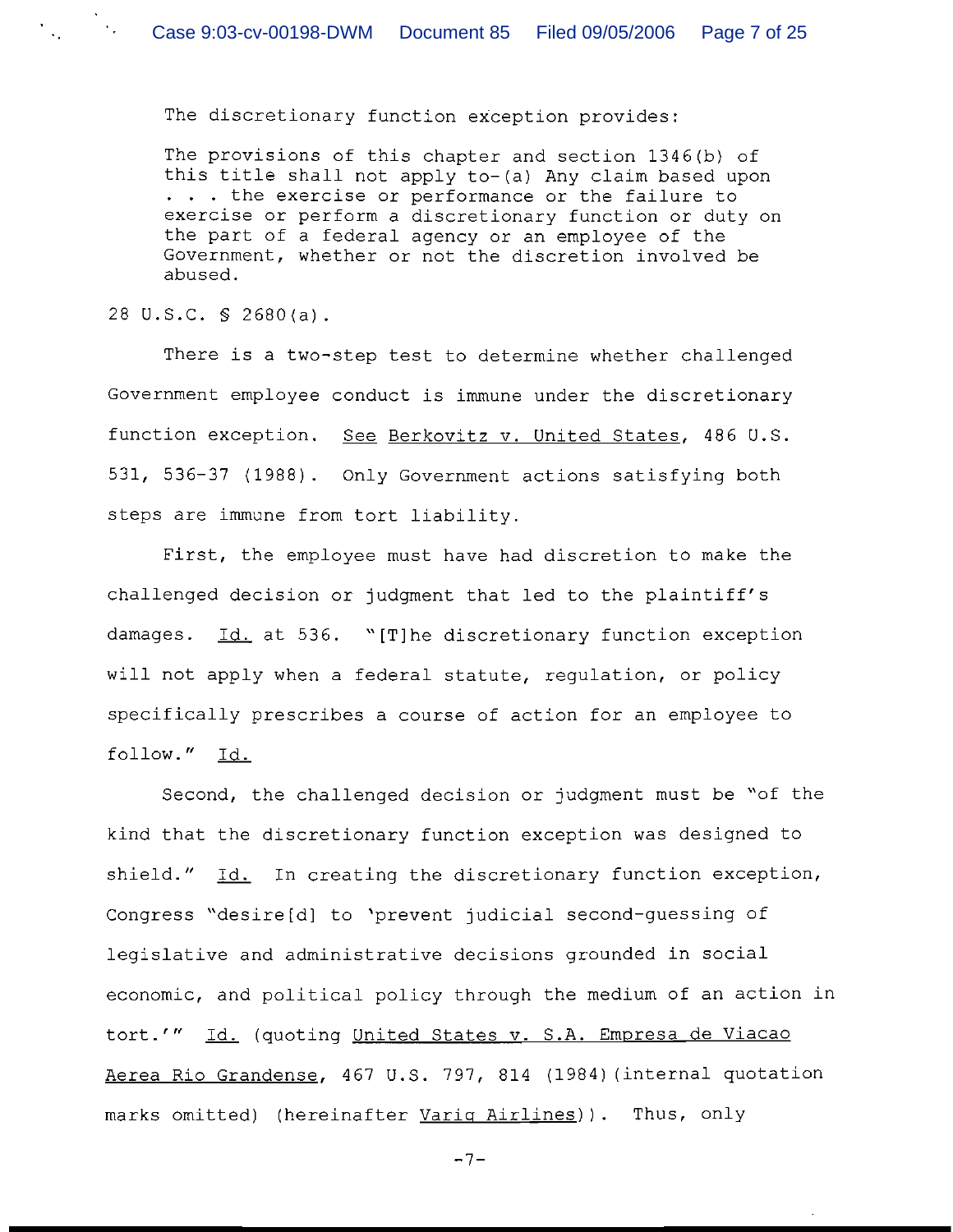discretionary Government actions "based on considerations of public policy" are protected under the exception. Id.; see also Dalehite v. United States, 346 U.S. 15, 36 (1953) ("Where there is room for policy judgment and decision there is discretion.").

Once the weighing of policy considerations has taken place and the Government has decided on a course of action, the Government has a duty to implement that course of action with reasonable care. See Huber v. United States, 838 F.2d 398, 400-01 (9th Cir. 1988). Negligent execution of a course of action that has already been put into place is not insulated from review under the discretionary function exception. Id.

But "[ilssues of negligence are irrelevant to the discretionary function inquiry." In Re Glacier Bay, 71 F.3d 1447, 1451 (9th Cir. 1995). As long as both steps of the test are satisfied, an admittedly negligent act is insulated from review, even if the employee abused his or her discretion. 28 U.S.C. *5*  2680(a); Kennewick Irrigation Dist. v. United States, 880 F.2d 1018, 1029 (9th Cir. 1989); see also Berkovitz, 486 U.S. at 538-39 n.4 ("[The Federal Tort Claims Act] is not intended to authorize a suit for damages to test the validity of or provide a remedy on account of such discretionary acts even though negligently performed and involving an abuse of discretion.") (quoting H.R. Rep. No. 79-1287, at 6 (1945)).

In applying the two-prong analysis here, it is necessary to examine each separate action "to determine whether the specific actor had discretion of the type Congress intended to shield."

-8-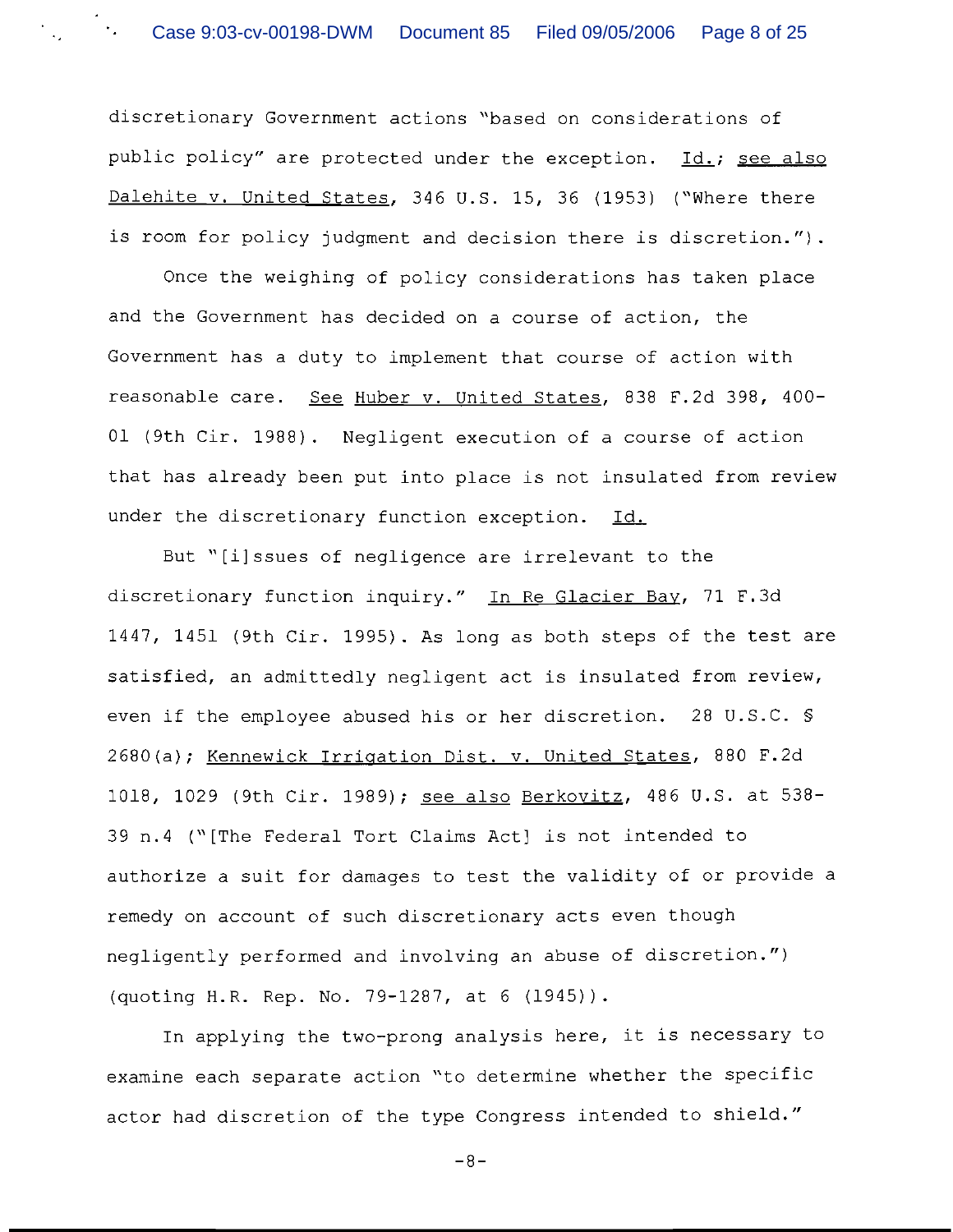In Re Glacier Bav, 71 F.3d at 1451. The Government must prove that the discretionary function exception applies. GATX/Airloq Co. v. United States, 286 F.3d 1168, 1174 (9th Cir. 2002).

#### **8. Parties' arguments.**

Plaintiffs allege that in the Spade Fire firing operations of August 6, 2000, Government employees' actions (1) were not properly authorized; (2) were unsafe given the extreme conditions; (3) were executed when employees did not know who or what would be endangered, and without adequate warning to those who were in its path; and (4) were unnecessary because the main Spade Fire would have spared Plaintiffs' properties. These acts and omissions are alleged to constitute negligence under Montana law.

Plaintiffs claim that these negligent acts and omissions are not protected by the discretionary function exception to the Federal Tort Claims Act because, alternatively: (1) Government employees did not possess discretion to violate various Government policies and directives, such as those requiring firefighters to consider safety above all other considerations, and to properly warn other firefighters and inhabitants before lighting a backfire; or (2) even if the Government employees had discretion to make the decisions that resulted in Plaintiffs' damages, those decisions are not of the sort the Federal Tort Claims Act was designed to protect.

The Government claims that its employees' firefighting actions of August 6, 2000 were discretionary, and the decisions

 $-9-$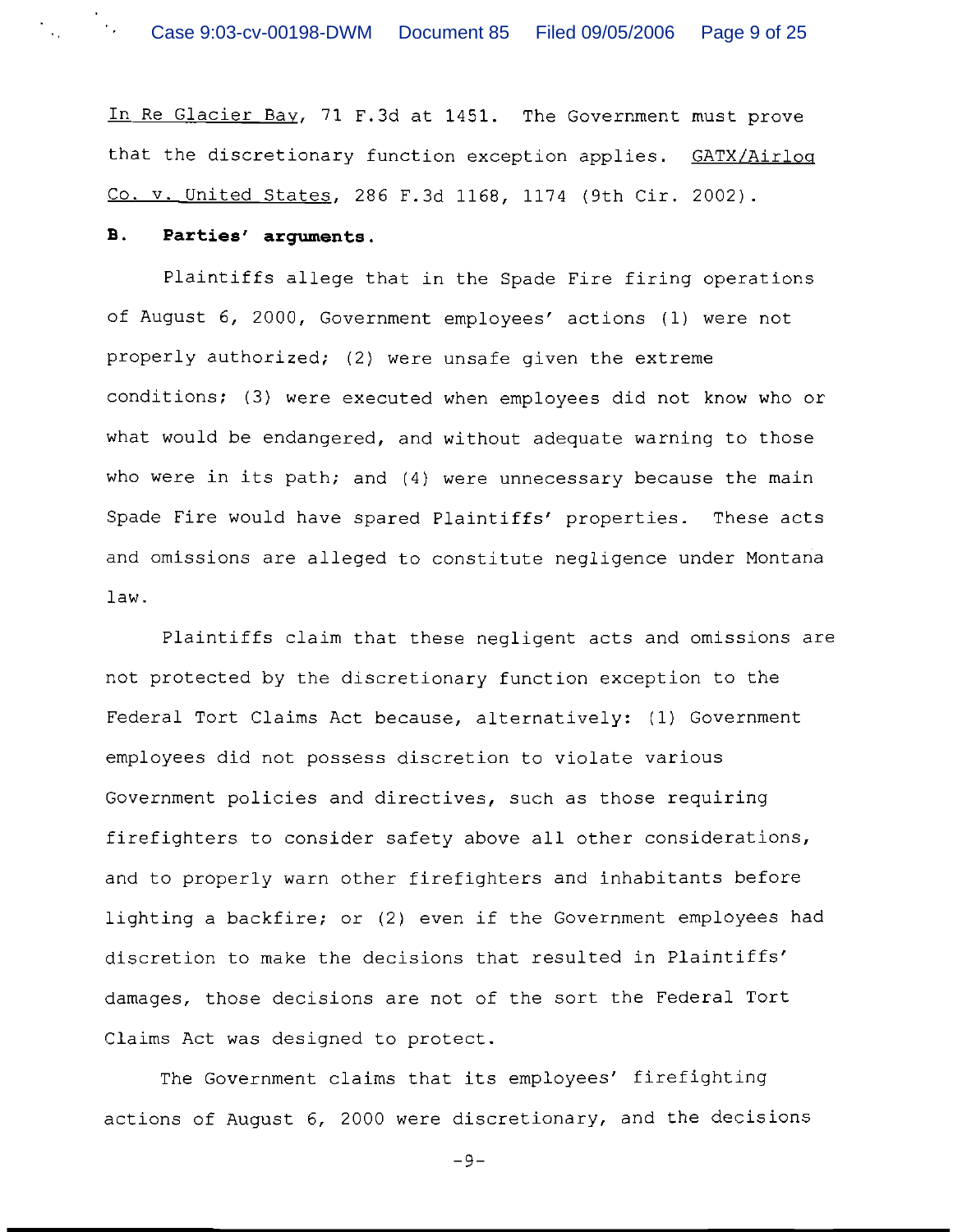and actions alleged to have caused Plaintiffs' damages are grounded in social policy. The Government argues that these decisions and actions are therefore shielded by the discretionary function exception to the Federal Tort Claims Act, and this Court lacks subject matter jurisdiction over Plaintiffs' case.

**C. First prong of the discretionary function exception: The Government employees' actions were discretionary, and were not specifically prescribed by some statute, regulation, or policy.** 

#### **1. Forest Service policies in place on August 6.**

Plaintiffs point to several Government documents to support their claim that certain aspects of the Government's activities that give rise to this suit were specifically prescribed by Government policy and therefore were not discretionary.

### **a. Wildland Fire Situation Analysis for Sula Complex.**

A Wildland Fire Situation Analysis (WFSA) for the Sula Complex was prepared on August 5. The WFSA identified firefighter safety, aviation safety, public safety, and minimizing the loss of improvements (residences and businesses) as the top objectives in the Sula Complex. Regarding firefighter safety, the WFSA directed:

Maintain safety by anchoring all tactical actions to the 10 Standard Fire Orders. Don't bend or break them. Utilize LCES to identify and mitigate the 18 Watchout Situations prior to initiating any tactical actions. If tactical hazards cannot be mitigated don't implement them.

Firefighter and aviation safety were to be the highest priority. Regarding public safety, the WFSA stated:

 $-10-$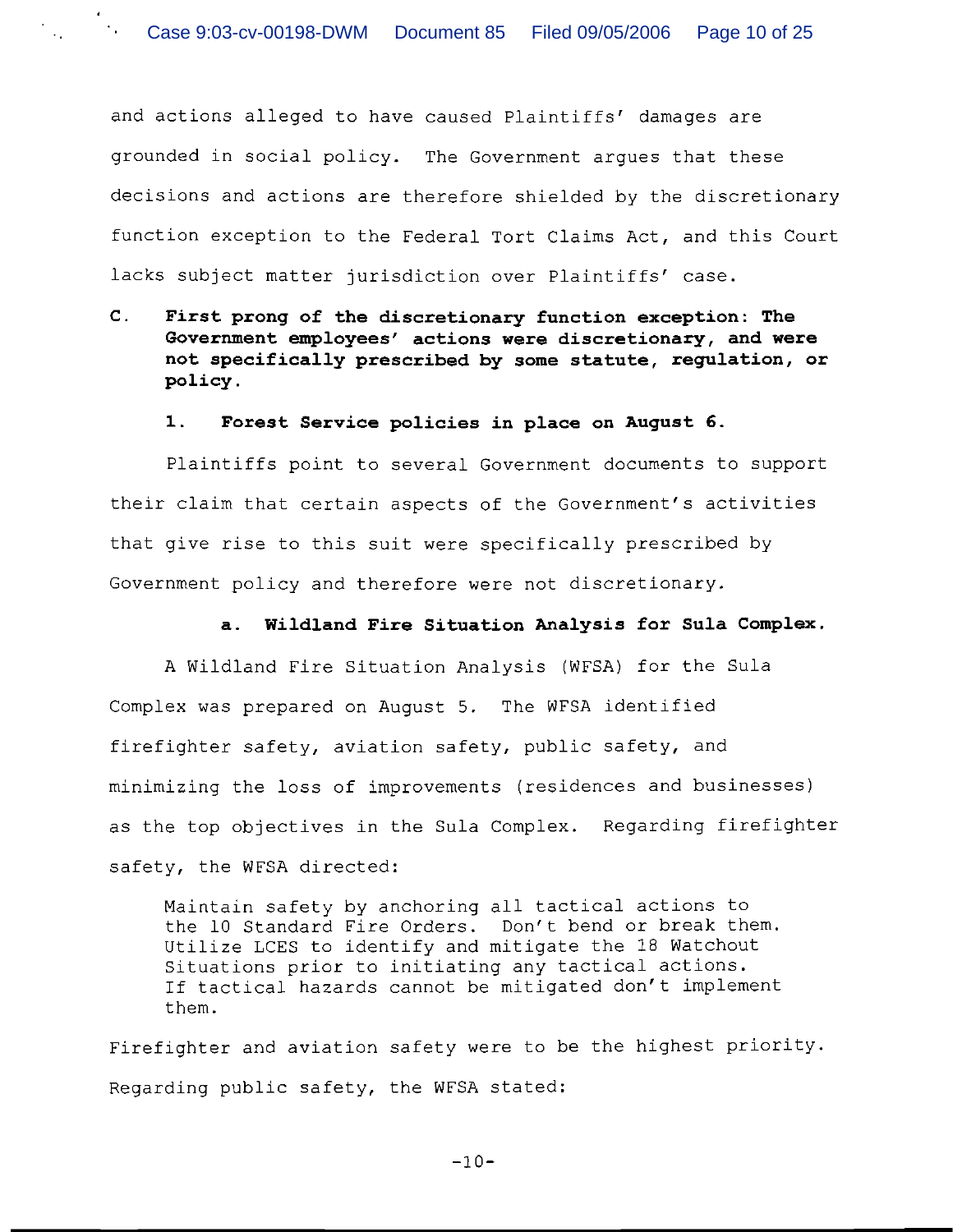The Forest has been closed to public use. Numerous drainages located along the west side of Hwy 93 along the East Fork Bitterroot River as well as the upper East Fork have been evacuated. Trigger points for evacuations must be determined and reviewed with the Forest Supervisor. Forest LEO'S will serve as liaisons with the County Sheriff to implement evacuations.

Finally, with regard to structures, the WFSA directed the team to "[mlinimize loss of residences and businesses by preparing an inventory, utilizing a risk assessment process that outlines and prioritizes protection measures . . . in consultation with the Resource Advisor. "

The WFSA considered three alternatives for fighting the fires in the Sula Complex and selected Alternative B, a Modified Attack/Confine Plan. Alternative B directed the following actions :

- $\bullet$ Any combination of direct, parallel or indirect strategies to control the fire(s). Use the light fuel areas to construct line and burn out to protect communities, structures and highest priority resource values.
- Use aggressive suppression methods to keep all new starts within the urban interface to the smallest possible size.
- Ensure for firefighter and public safety while implementing structure and resource protection.
- Focus control suppression strategies activities that will maximize short and long term protection of structures and private property.
- A monitoring strategy should be considered on fires within the complex downwind from fires that have not been contained or when weather conditions or lack of sufficient resources make for low probabilities of meeting tactical objectives.
- Develop trigger points for evacuation for all communities within the fire area. Work closely with Ravalli County Sheriff and local agencies and implement Unified Command with all jurisdictional agencies.

The rationale for choosing Alternative B was that "due to lack of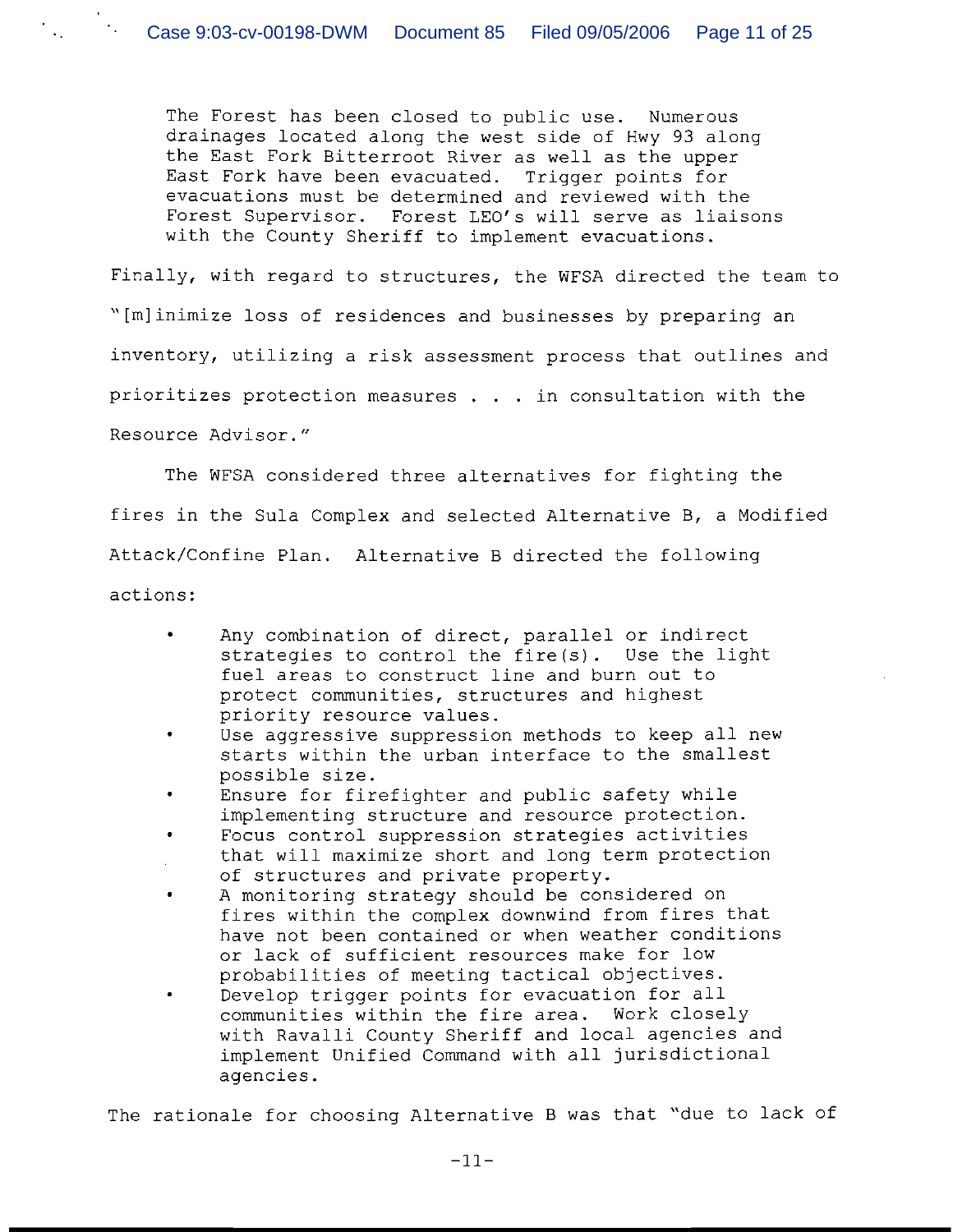available resources, extreme fire behavior, the potential for a long duration event, and the proximity to numerous other large fires," a direct attack on the fires (Alternative A), the method normally preferred, was not feasible in the Sula Complex. The rationale explained further: "Priorities are protection of life and property. Alternative B provides the team the flexibility to utilize tactics that achieve these goals and to make progress to confine the fires and for reducing resource losses when conditions are favorable."

## **b. Incident Action Plan for Sula Complex, Division Spade.**

Joe Stam prepared a Daily Incident Action Plan (IAP) for August 6 activities in the Sula Complex. The IAP provided the following special instructions to the Division Spade team: "Establish communications. Designate safety zones and escape routes. . . . If initiating a burnout, make sure everyone knows before you begin."

The IAP also directed the Division Spade team to "[hlold all existing line," and "[plrotect structures along west fork." Joe Stam testified in his deposition that his statement to "make sure everyone knows before you begin" initiating a burnout meant that all those in Division Spade who were involved in the firing operation, including the Division Supervisor, should know that a burnout operation is about to occur.

### **c. Ten Standard Fire Orders.**

The Fireline Handbook contains the Ten Standard Fire Orders

 $-12-$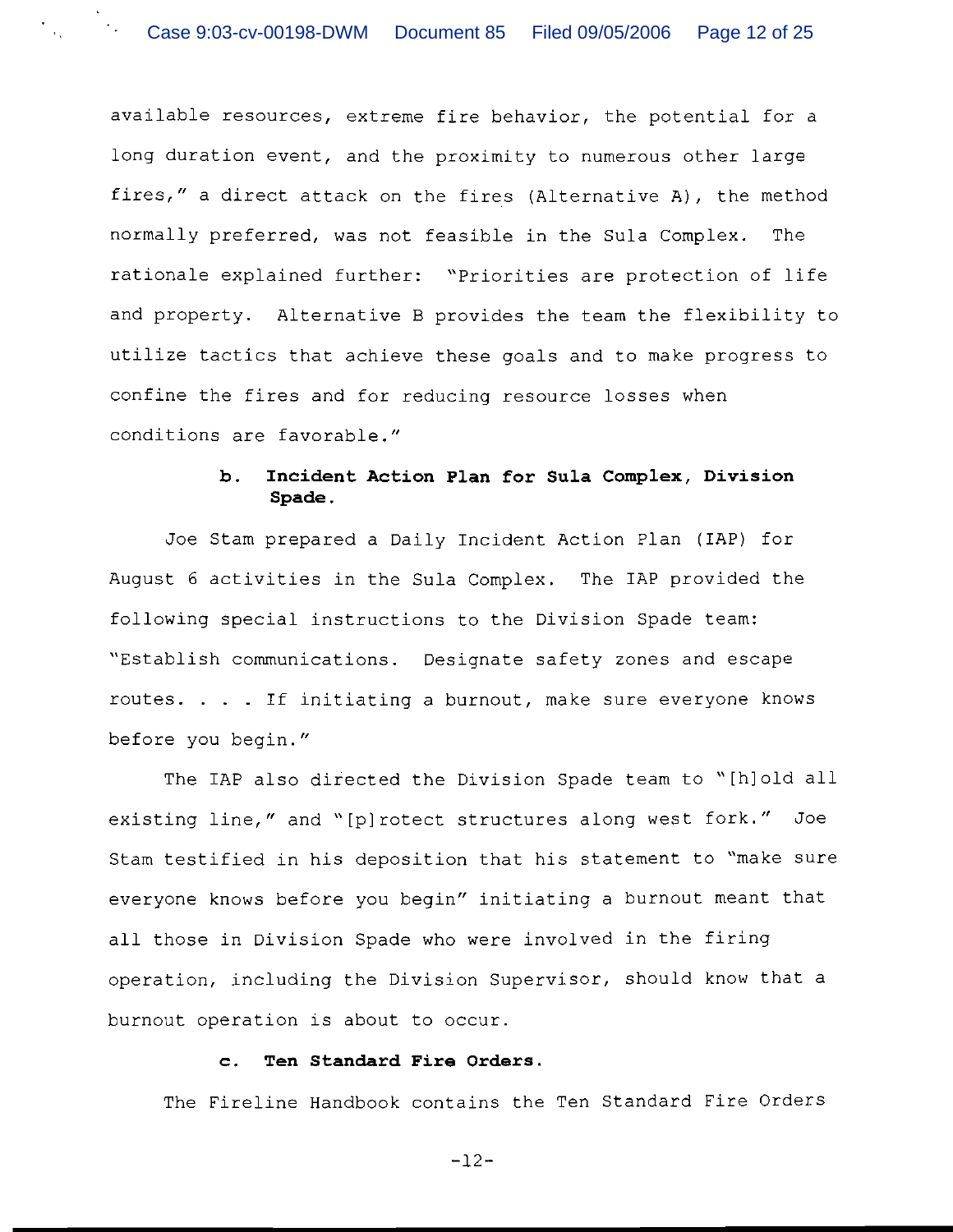referred to in the WFSA. As indicated in the WFSA, the Orders are mandatory. The Ten Standard Fire Orders are as follows: (1) Fight fire aggressively but provide for safety first. (2) Initiate all action based on current and expected fire behavior. *(3)* Recognize current weather conditions and obtain forecasts. (4) Ensure instructions are given and understood. (5) Obtain current information on fire status. *(6)* Remain in communication with crew members, your supervisor and adjoining forces. (7) Determine safety zones and escape routes. (8) Establish lookouts in potentially hazardous situations. (9) Retain control at all times. (10) Stay alert, keep calm, think clearly, act decisively.

## **2. The Government employees' acknowledged August 6 firing operations were discretionary.**

The primary inquiry under Berkovitz's first prong is whether the applicable Forest Service policies were mandatory instructions that left no room for discretion. According to Plaintiffs, the firefighting policies and directives discussed above prescribed Defendant's actions on August 6 such that there Plaintiffs, the firefighting policies and directives discussed<br>above prescribed Defendant's actions on August 6 such that there<br>was no room for judgment or discretion. Citing <u>Berkovitz</u>, 486<br>W.S. at 544, Plaintiffe accent U.S. at 544, Plaintiffs assert that the discretionary function exception does not apply because the Government failed to act in accord with mandatory directives. Plaintiffs argue Government firefighters should not have lit a backfire at all, but should have at least ascertained who was in the area and warned them  $$ firefighters and residents alike  $-$  that backfires might threaten their safety and property.

In Re Glacier Bav involved allegations that Government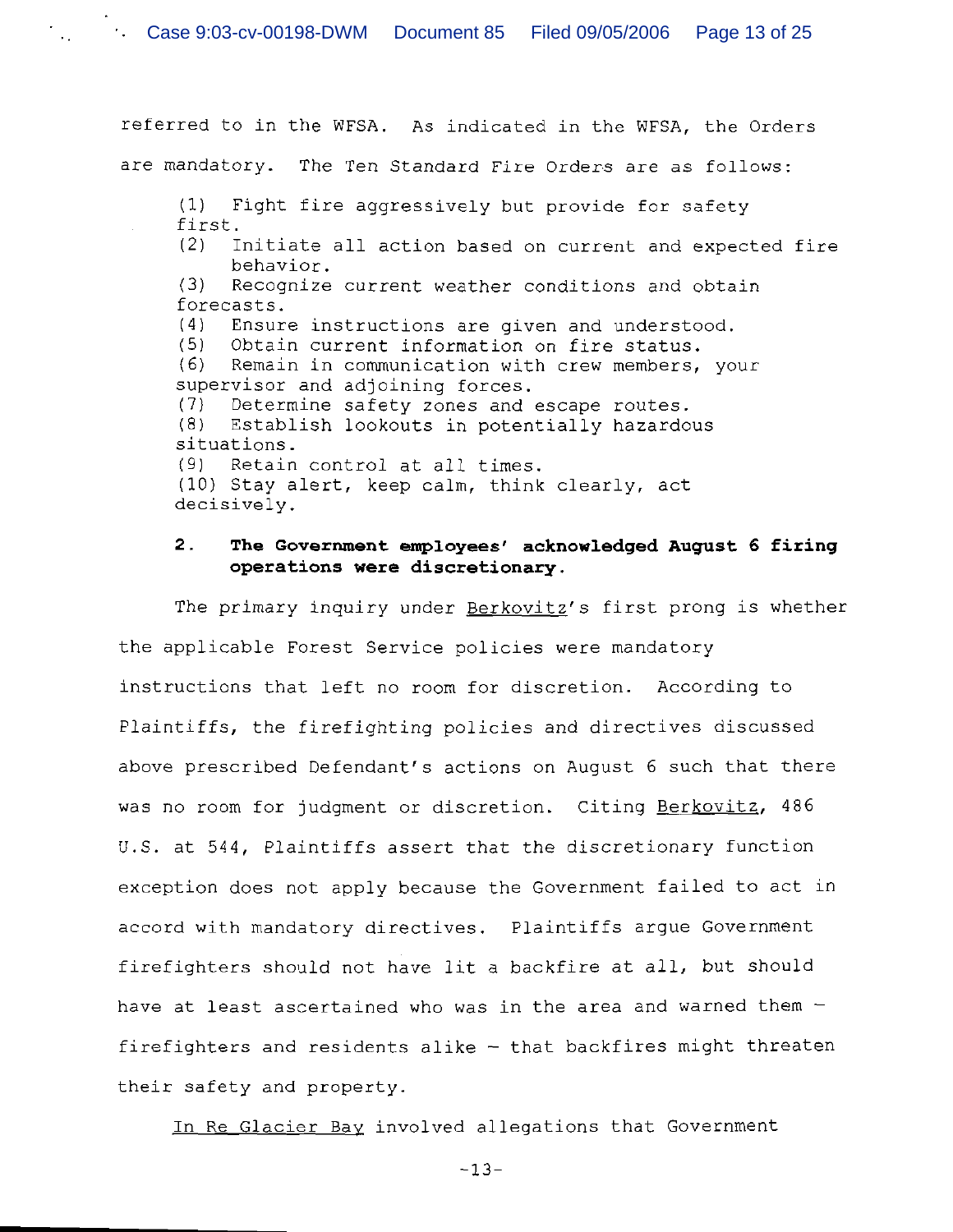hydrographers were negligent in failing to follow mandatory agency guidelines. 71 F.3d at 1450. The Ninth Circuit analyzed the Department of Commerce's internal agency guidelines and concluded that the language of the instructions was mandatory. Id. at 1452. The guidelines, governing the hydrographers' preparation of nautical charts, specified maximum measurements for hydrographers to follow while testing ocean characteristics for the charts. Id. The court held that the hydrographers did not have discretion to go outside those maximum measurements; therefore their actions were not shielded by the discretionary function exception. Id.

In contrast to In Re Glacier Bay, the Ninth Circuit determined in Miller v. United States, 163 F.3d 591 (9th Cir. 1998), that policies prescribing requirements for fire suppression did not eliminate discretion because they did not tell firefighters how to fight the specific fire at issue. The disputed issue in Miller was how firefighters should have allocated suppression resources. Id. at 595. The plaintiffs alleged that Government firefighters negligently failed to commit resources to one particular fire during a multiple fire situation. Id. at 592. The court held:

[Wlhile the [applicable] . . . standards and procedures outline certain requirements for fire suppression, they do not eliminate discretion because they do not tell firefighters how to fight the fire. As the district court phrased it, they did not tell the Forest Service to suppress the fire in a specific manner and within a specific period of time. The existence of some mandatory language does not eliminate discretion when the broader goals sought to be achieved necessarily

 $-14-$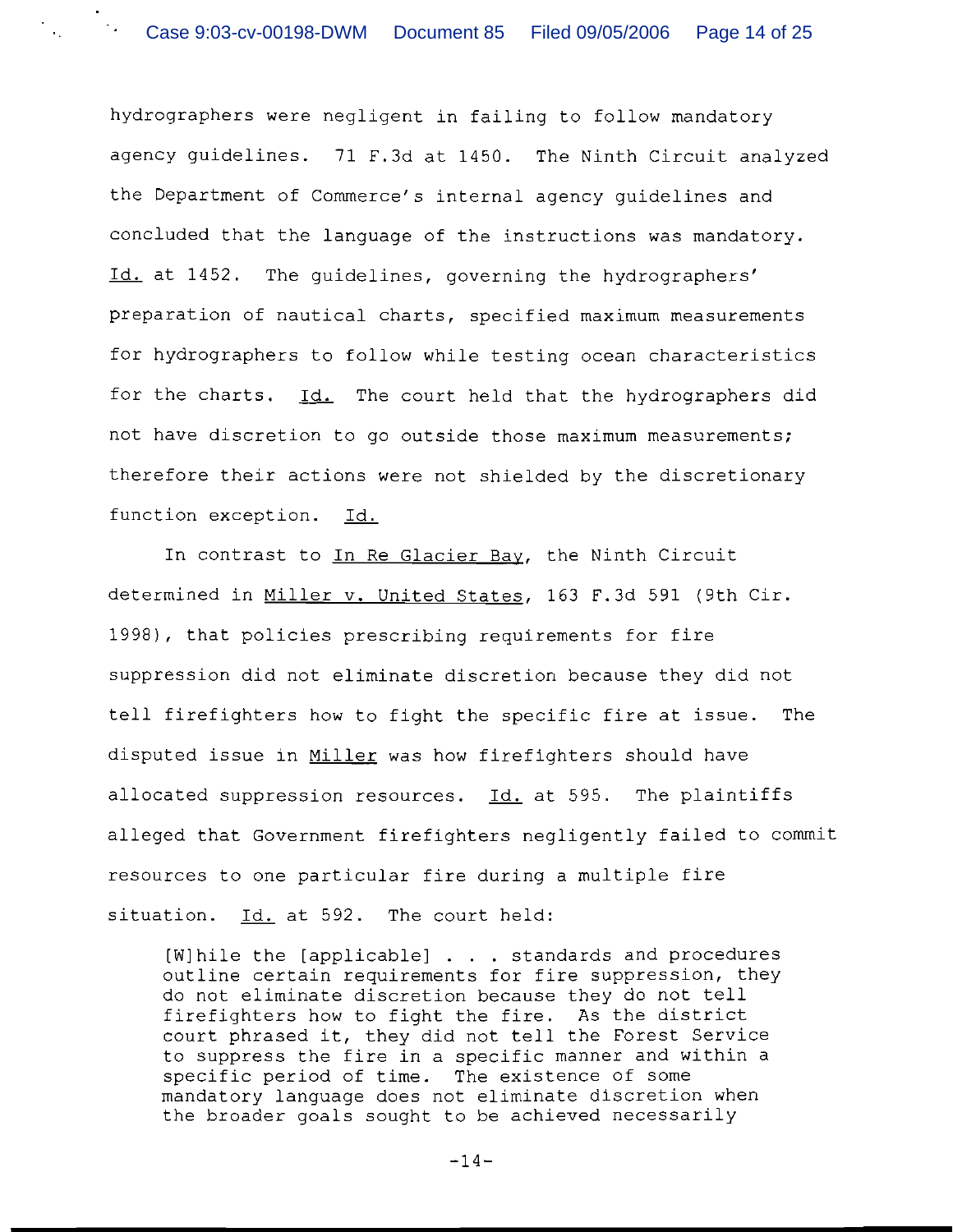involved an element of discretion.

Id. at 595.

Here, like in Miller, the various Government orders and directives related to firefighter safety enumerated by Plaintiffs do not give firefighters specific protocols for determining exactly when a backfire is appropriate. Plaintiffs have not shown that specific Government policies require a certain level of authority to light a backfire. Plaintiffs have also failed to show that the Government required firefighters to obtain approval before firefighters lit the Spade fire backfires.

On the contrary, the vague principles of the Ten Fire Orders and other directives show that hard and fast rules are not appropriate to all fires under all circumstances. Because fires are unpredictable, and because lighting a backfire can be a lifesaving emergency measure, the Government's orders and directives do not specifically direct, for example, at what wind speed a backfire is prohibited. One firefighter, Safety Officer Beardsley, cancelled a backfire on August 5 because the "wind is blowing . . . too much for a burnout." Because one firefighter decided a burnout was too risky on one day at one location does not mean that the next firefighter, assessing different, or even identical circumstances, would possess any less discretion in making his or her own judgment. The point is not the sagacity of the firefighter, but rather "the nature of the conduct."  $Varig$ </u> airlines, 467 U.S. at 813.

Plaintiffs claim that Government firefighters had no

-15-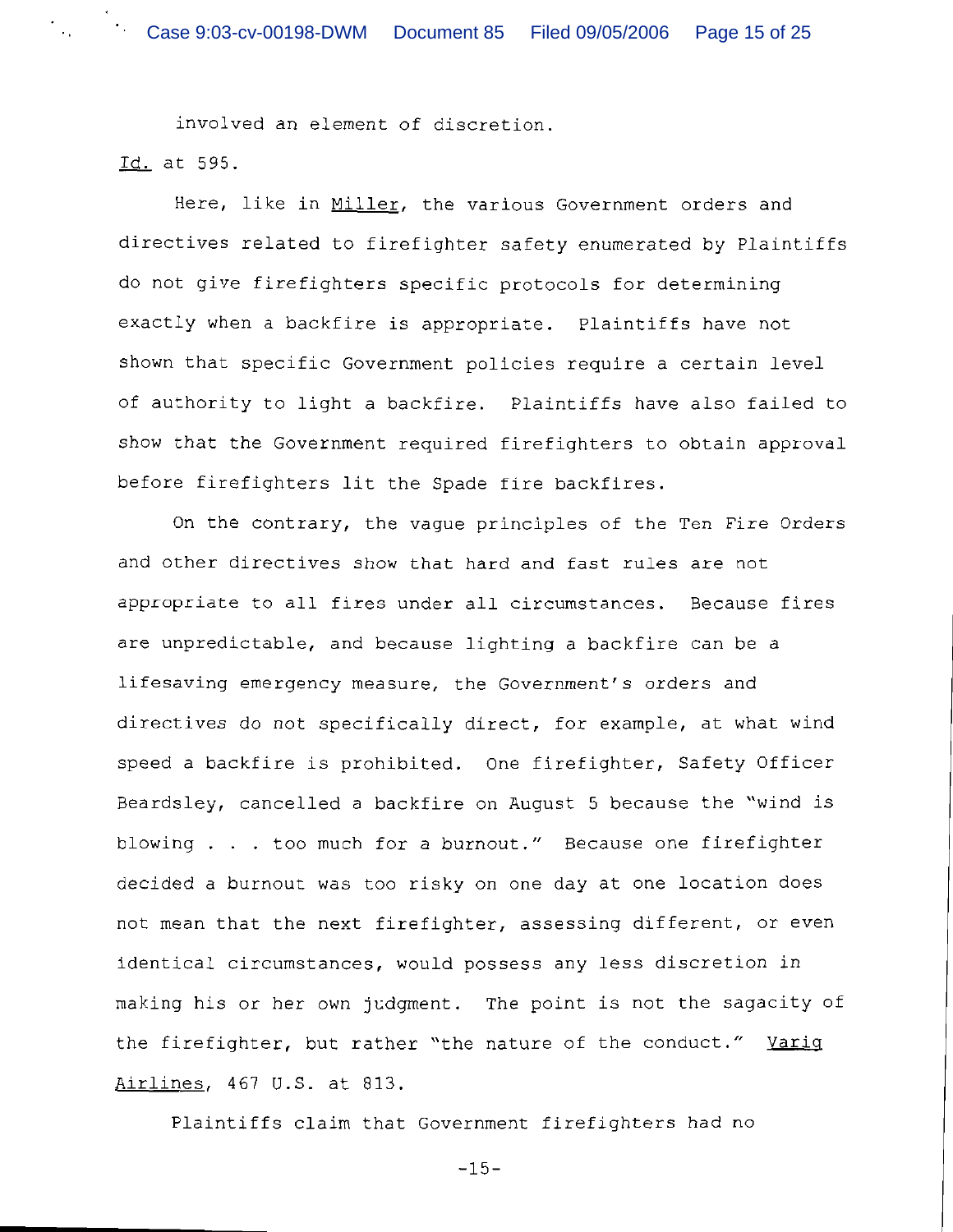discretion to deviate from Government policies on safety, such as those in the Ten Firefighting Orders and the Eighteen Watchout Situations. Plaintiffs are correct, these policies contained mandates. But each mandatory directive provides discretion to the firefighter. For example, Standing Fire Order Number Seven holds that a firefighter must "determine safety zones and escape routes." But the firefighter must use discretion to decide what constitutes an adequate safety zone based on the surrounding fuels, topography, weather, fire behavior, availability of other firefighting resources, time available to prepare the site and other factors involved in fire fighting discretion. An adequate safety zone may vary greatly in size depending on these and other factors. The Orders tend toward vagueness. Standing Fire Order Number Ten instructs firefighters to "Stay alert, keep calm, think clearly, act decisively." This is the language of discretion, not of specific mandatory actions or protocols.

The non-specific language of the Government's policies and directives, such as the Standing Orders and Watchout Situations, supports the Government's position. These are flexible principles to be used in fighting fire, an activity that depends on firefighters' judgment, common sense, and experience. The Miller Court's holding is applicable here: "The existence of some mandatory language does not eliminate discretion when the broader goals sought to be achieved necessarily involved an element of discretion." Miller, 163 F.3d at 595.

Plaintiffs do not identify any statute, regulation, or

 $-16-$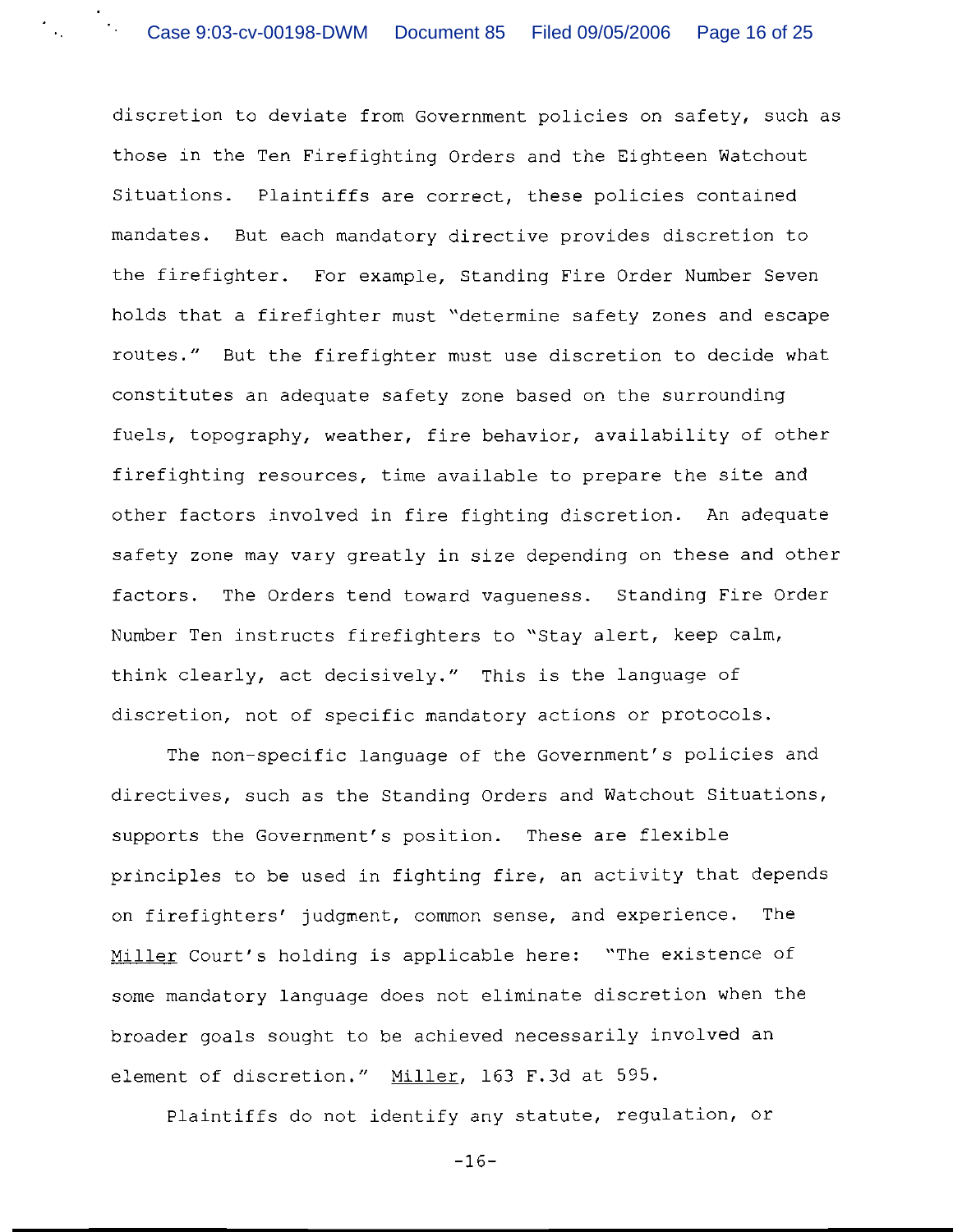policy that prohibited a firing operation in the situation firefighters faced on August 6, 2000. Lighting a backfire can be dangerous to firefighter and public safety; the nature of the firefighter's discretion is to weigh the dangers of a backfire against the benefits.

Although the risks associated with lighting a backfire increase as wind speed increases and as ambient humidity and fuel moisture decrease, Government policies set no express limits when such environmental factors would preclude a firefighter from igniting a backfire. A firefighter must also evaluate the risks of not lighting a backfire, which may vary from nil to extreme. As the risks of not lighting a backfire increase, a firefighter's discretion to make the decision to backfire must also increase.

Because a firefighter must weigh competing risks, his or her act of lighting a backfire falls squarely under the first prong of the Berkovitz test. The act of lighting a backfire under the circumstances of August 6, 2000 involved "an element of judgment or choice." Berkovitz, 486 U.S. at 536; United States v. Gaubert, 499 U.S. 315, 322 (1991).

On August 6, 2000, firefighters faced extreme fire and atmospheric conditions. The firefighting resources were stretched thin. Firefighters in the Bitterroot Valley that day faced a number of large, running fires threatening people and structures. Under these conditions, firefighters had to make difficult decisions. Their acts were "discretionary in nature." Gaubert, 499 U.S. at 322.

-17-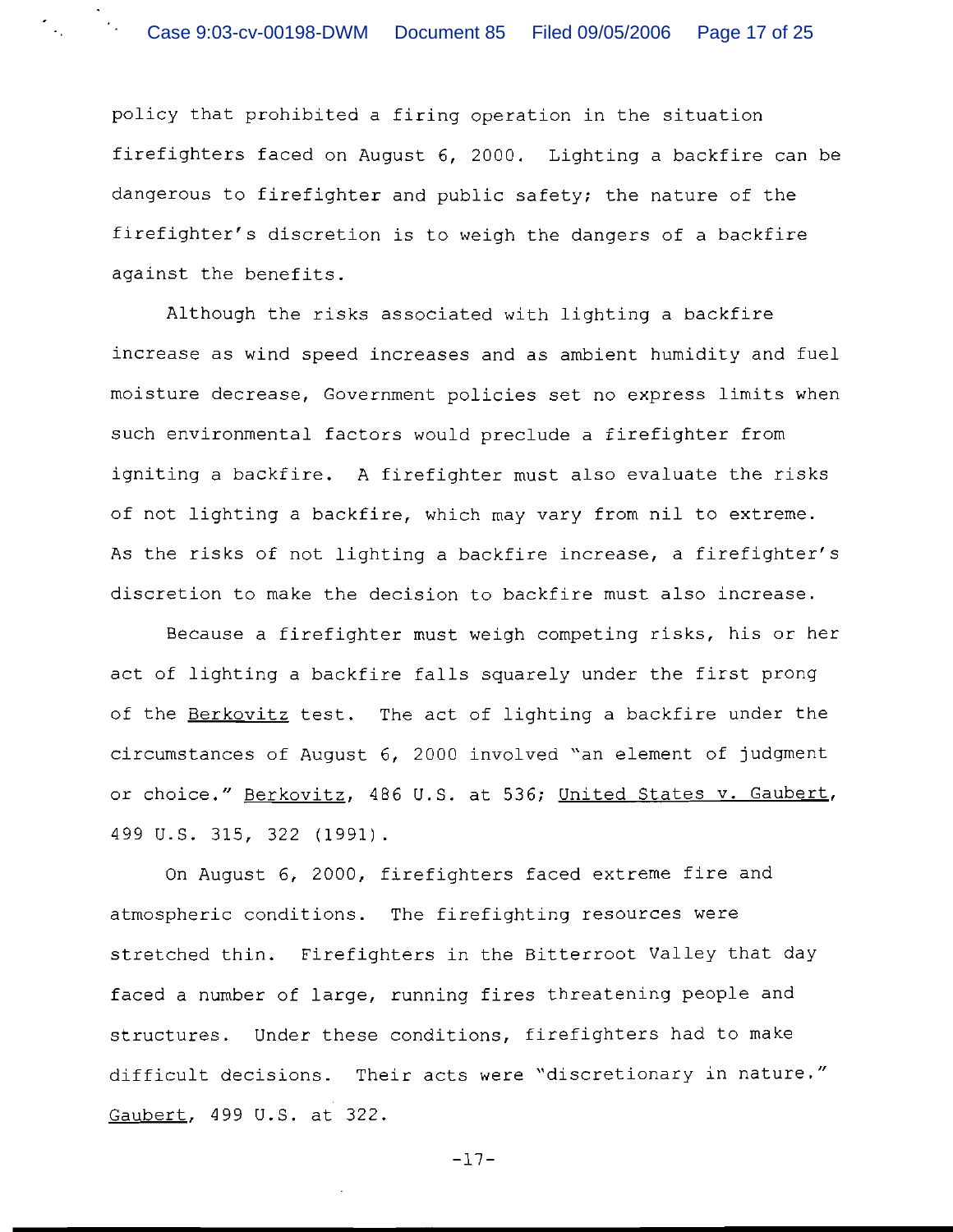A firefighter's discretion to light a backfire is not unlimited. But, the firefighters on the Spade Fire were exercising their discretion on August 6, 2000.

# **D. Second prong of the Berkovitz discretionary function test: The Government's decisions were grounded in social, economic or political considerations.**

Plaintiffs claim that even if the Government employees who lit backfires on August 6, 2000 had discretion, they were not making policy decisions, but were implementing policy choices already made. The Government argues that each firefighter making the decision to light a backfire must look to the same social policy considerations that employees at the policy-setting level must look to. The Government has the better legal argument in this instance, too.

The second step of the discretionary function analysis requires consideration of whether the challenged judgment, act, or failure to act was based on public policy. Gaubert, 499 U.S. at 323. The discretionary function exception is intended "to protect political, social, and economic judgements that are the unique province of the Government, not all decisions involving some discretion." Bear Medicine v. United States, 241 F.3d 1208, 1214 (9th Cir. 2001) (internal quotations marks and citation omitted).

In Summers v. United States, 905 F.2d 1212, 1215-16 (9th Cir. 1990), the Ninth Circuit held that the National Park Service's failure to post warnings of a known hazard was not a decision grounded in public policy, and not subject to the

-18-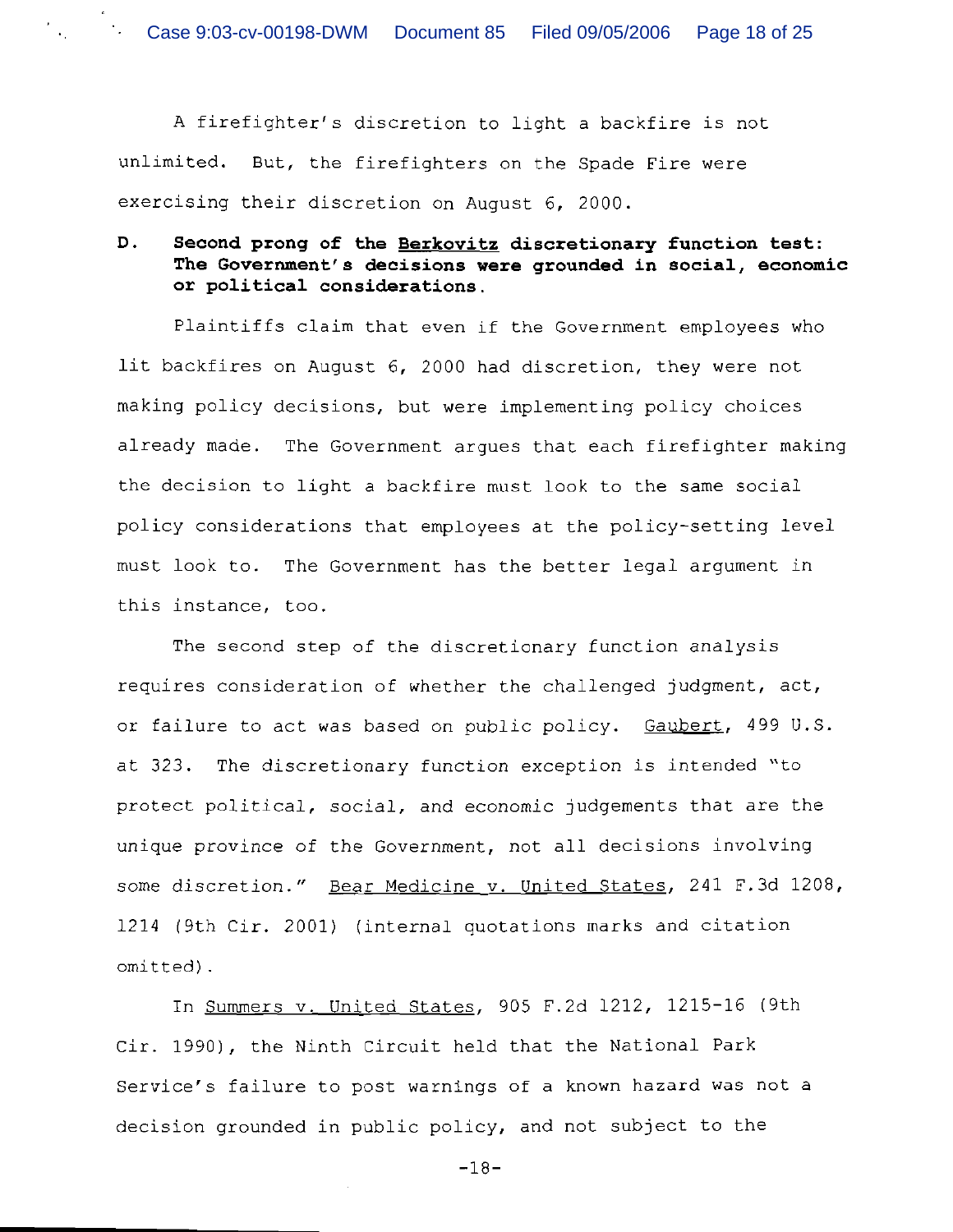discretionary function exception. The Park Service permitted campfires in a designated section of beach at the Golden Gate National Recreational Area, yet failed to warn visitors that hot coals may be left behind in fire rings. A barefoot child accidentally stepped into a fire ring and was seriously burned. The court held that the Government's failure to warn was not a policy decision, but a negligent departure from the Park Service's established safety policies. Id.

In Oberson v. U.S.D.A., Forest Service, 441 F.3d 703, 711-12 (9th Cir. 2006), the U.S. Forest Service's decision not to post a warning sign on a dangerously steep section of a frequently traveled snowmobile trail after earlier deciding to warrant the trails, was not a shielded policy decision. The challenged conduct, though discretionary, failed Berkovitz's second prong, and was not protected by the discretionary function exception. Id. at 711-12.

As in Summers and Oberson, Plaintiffs in this case allege that the Government failed to properly follow its own safety procedures because "where the challenged government activity involves safety considerations under an established policy, rather than the balancing of competing policy considerations, the rationale for the exception falls away." Summers, 905 F.2d at 1215.

The Miller plaintiffs argued that public safety was not a policy consideration. Miller, 163 F.3d at 596. The court rejected the plaintiffs' argument: "While safety was one

-19-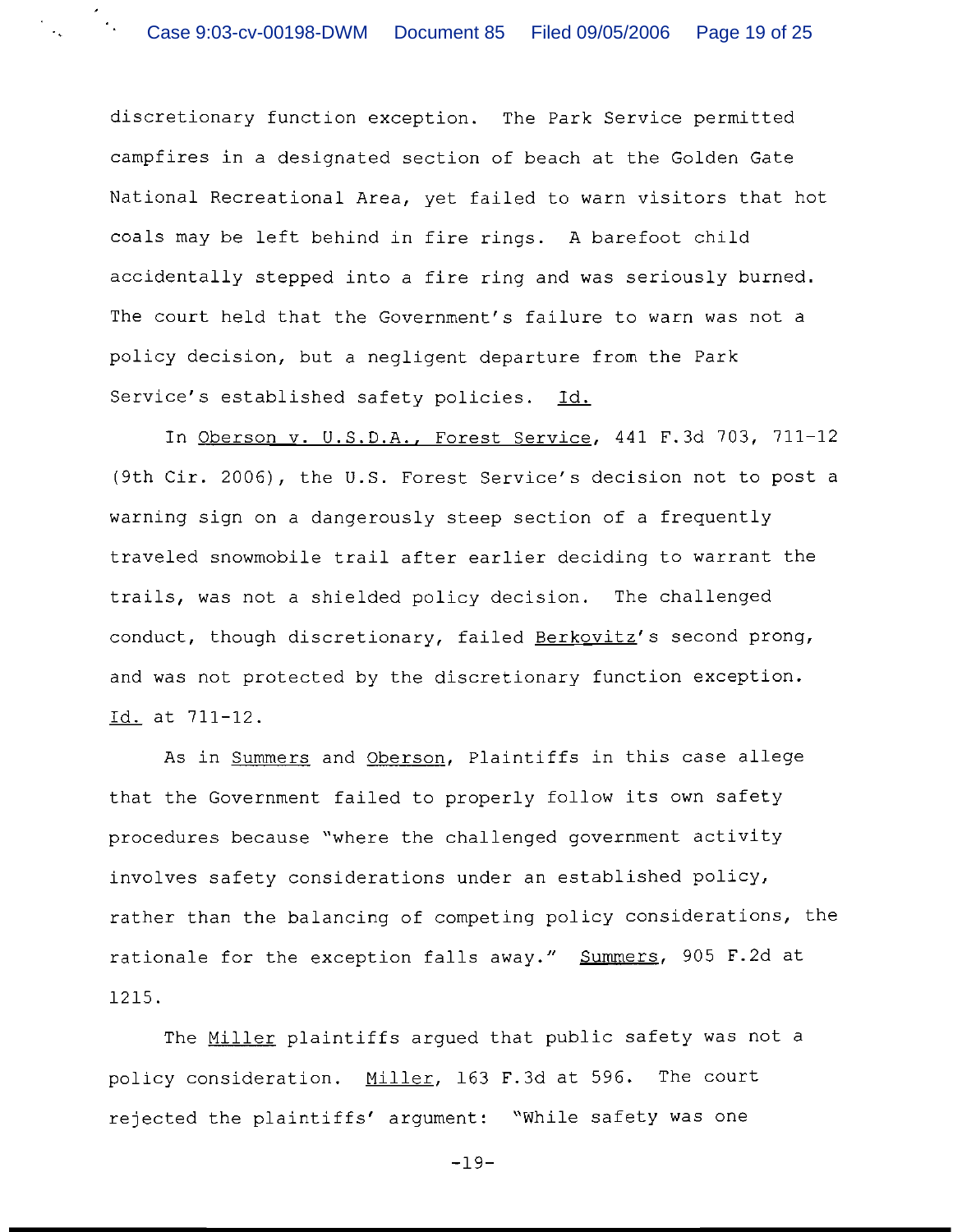consideration, the decision regarding how to best approach the Bald Butte fire also required consideration of fire suppression costs, minimizing resource damage and environmental impacts, and Bald Butte fire also required consideration of fire suppression<br>costs, minimizing resource damage and environmental impacts, and<br>protecting private property." <u>Id.</u> Faced with such competing policy considerations, the Government was shielded from immunity by the discretionary function exception. Id.

The safety policy in this case is very different from the safety policies in Summers and Oberson and more like the safety issue in Miller. The safety considerations regarding allocating firefiqhting resources or lighting a backfire involve a weighing of competing risks. The competing considerations in a decision whether to warn of a known, static hazard, like that at issue in Summers and Oberson, are fundamentally different.

Although Plaintiffs correctly identify the Government's established firefighting safety policies, these policies do not prescribe specific conduct, as in Summers, but guide the weighing of risks. The decision to light a backfire involves "the balancing of competing policy considerations." Summers, 905 F.2d at 1215. Not lighting a backfire on the Spade Fire may have allowed the fire to jump a highway, trap firefighters on other fires, or spread to areas where other people, property or resources could be burned. A firefighter contemplating a firing operation must assess those risks in the context of current and expected environmental conditions, and must judge whether those who may be in the path of the backfire have been adequately protected and warned. Placing one resource at risk in order to

 $-20-$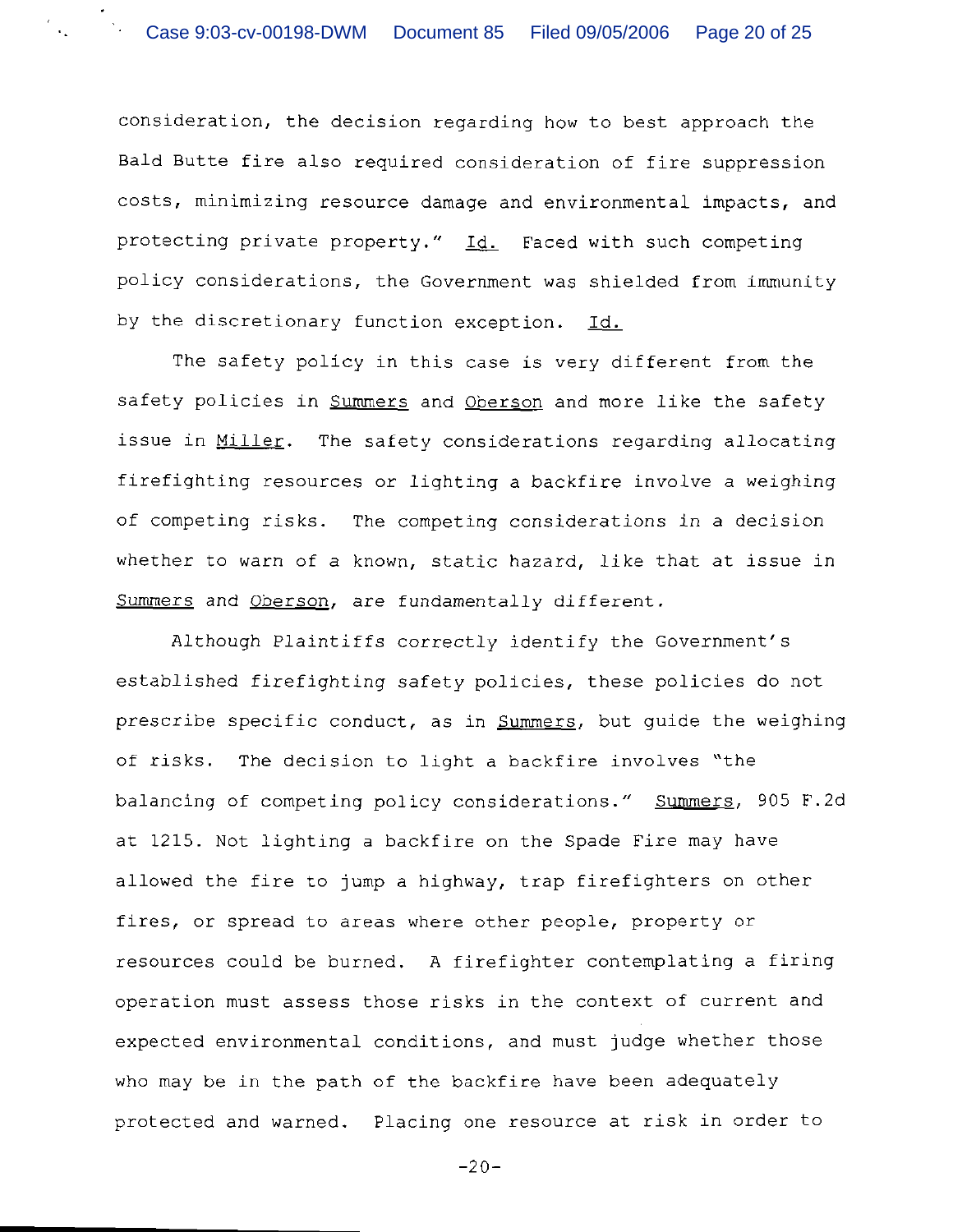protect another resource is a social policy decision that must be made at the level of the individual firefighter as well as at the national policy level.

Accepting Plaintiffs' portrayal of Government safety directives as rigid prescriptions not only would diminish firefighters' discretion, but would hamper firefighters' ability to fight fire effectively. Firefighters must consider a course of action that best provides for the public good, not which course of action exposes them to the least tort liability. Decisions about how best to fight a catastrophic wildland fire are the type of social policy decision that the discretionary function exception was intended to shield.

# **E. Plaintiffsf allegations that the Government conducted other, unacknowledged firing operations do not create a genuine issue of material fact.**

Having found that the Government's admitted firing operations (Schmidt's, Whitmer's, and Hvizdak's) satisfy both prongs of the Berkovitz discretionary function test, it is necessary to address Plaintiffs' claim that Government employees initiated three un-admitted firing operations. Plaintiffs support their allegations with citations to videotape and deposition testimony by lay persons and Plaintiffs' expert, Dr. Omi .

The fact that three acknowledged firing operations are shielded by the discretionary function exception does not mean that all the Government's firefighting actions are necessarily shielded. "The proper question to ask is not whether the

-21-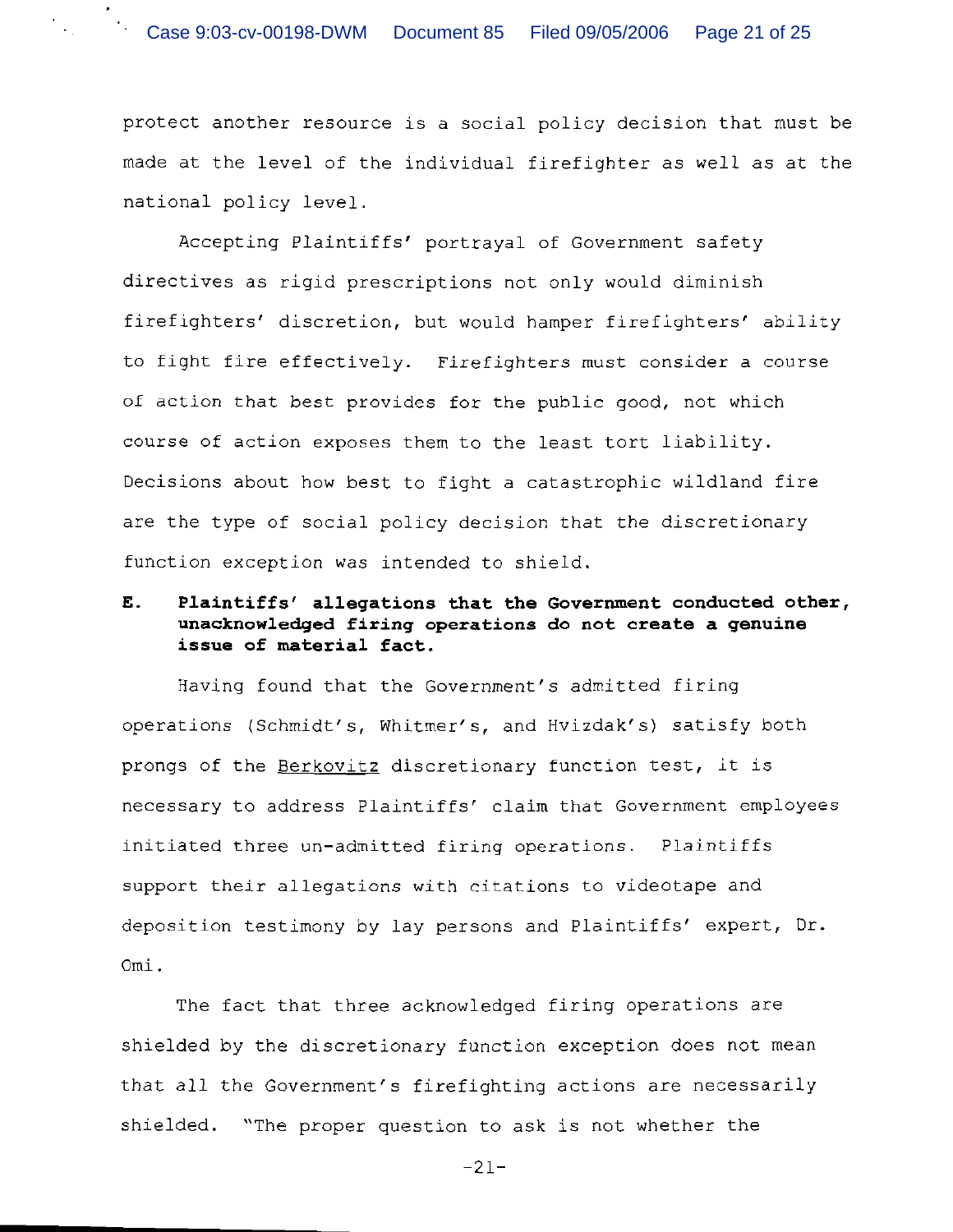Government as a whole had discretion at any point but whether its allegedly negligent agents did in each instance. Each separate action must be examined to determine whether the specific actor had discretion of a type Congress intended to shield." In re Glacier Bav, 71 F. 3d at 1451.

Plaintiffs produced substantial proof of only one of the three alleged unacknowledged firing operations: an alleged backfire conducted by Chip Houde. Compared to seven pages describing the alleged Houde firing operation, Plaintiffs expend one sentence each to describe the other two alleged unacknowledged backfires. P1. Backfire's Statement of Genuine Issues, at 2-8.

Even taking Houde's alleged firing operation as fact, there is no genuine issue that would preclude summary judgment. Assuming arguendo that Houde lit a backfire and then lied about it, Houde still confronted the same fire conditions on August 6, and had to balance the same risks and benefits discussed in relation to the Government's acknowledged firing operations. Supervisor Whitmer had the discretion to light a backfire, Houde, above Whitmer in the chain of command, had equal or greater discretion. Applying both prongs of the Berkovitz analysis, Houde's actions are also shielded by the discretionary function exception. Because Houde's decisions and actions are shielded by the discretionary function exception, Plaintiffs' documentary evidence of his alleged backfire and the alleged subsequent Government coverup are irrelevant to the outcome of Plaintiffs'

-22-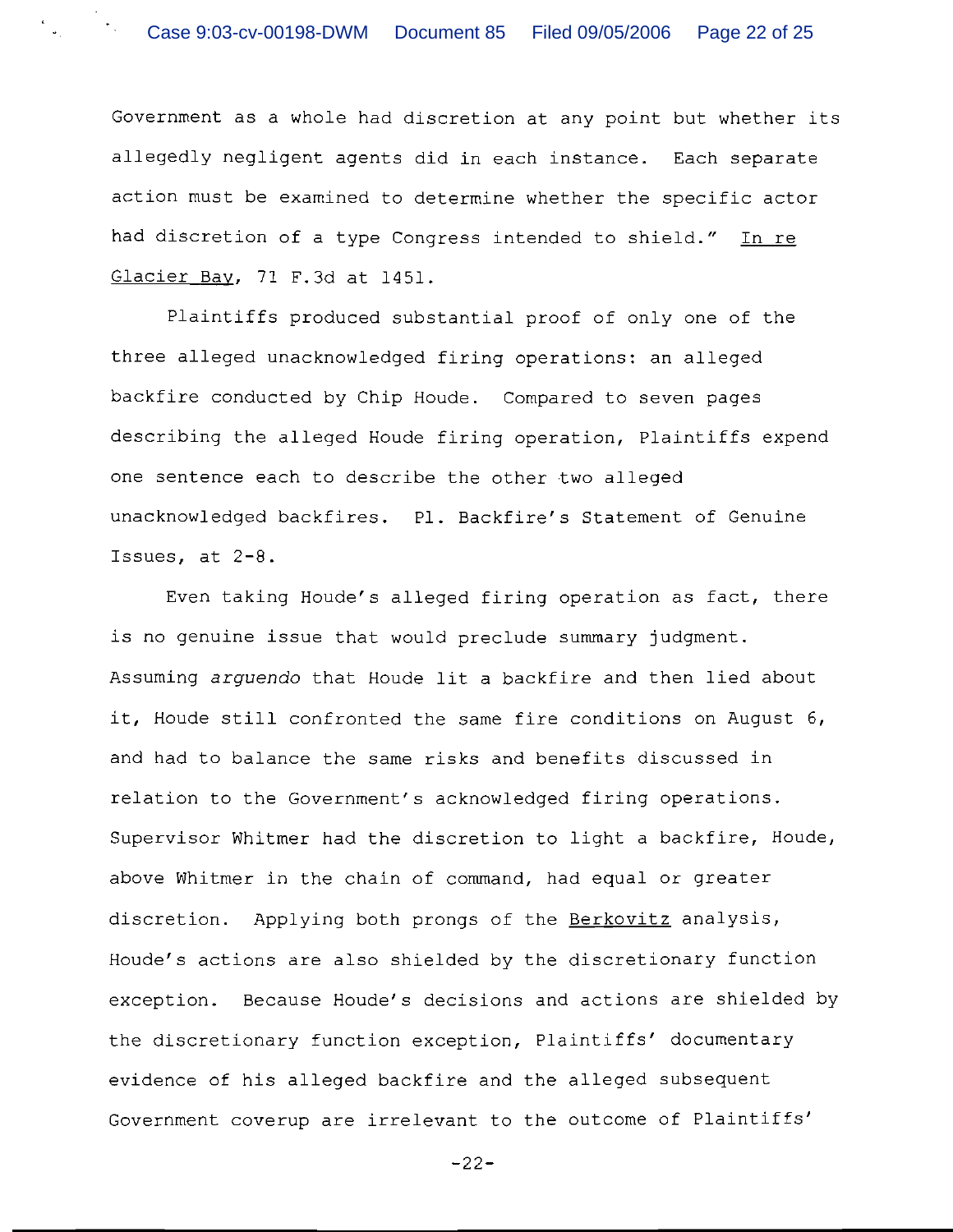legal claim.

 $\label{eq:1.1} \begin{array}{l} \mathbf{k} \\ \mathbf{a}_\mathrm{A} \\ \end{array}$ 

Plaintiffs allege that the "second" firing operation was ignited by an unidentified Government firefighter along the West Fork "proximate to the Castle House." P1. Backfire's Statement of Genuine Issues, at 8. As is the case with Schmidt's undisputed backfire along the West Fork, the main body of the Spade fire intervened between the second backfire and Plaintiffs' properties. Thus, the second firing operation, taken as fact, would not have affected Plaintiffs' properties and does not alter the disposition of the case. *See* Anderson, 477 U.S. at 249-50.

Plaintiffs also allege that an unidentified Government firefighter conducted a "third" firing operation "near the Landing Strip." P1. Backfire's Statement of Genuine Issues, at 8. This alleged firing operation would have taken place west of Whitmer's backfire and, compared to Whitmer's, would have been much less likely to have affected Plaintiffs' properties. This allegation is also not significantly probative to defeat summary judgment .

Finally, the bulk of Plaintiffs' proof goes to the claim that Whitmer's acknowledged backfire destroyed their properties. Even if Plaintiffs are correct about Whitmer's backfire, they cannot escape summary judgment by presenting merely colorable allegations of other unacknowledged backfires. Whitmer's actions are shielded by the discretionary function exception.

#### **VI. CONCLUSION**

A firefighter's weighing of risks becomes more complicated

-23-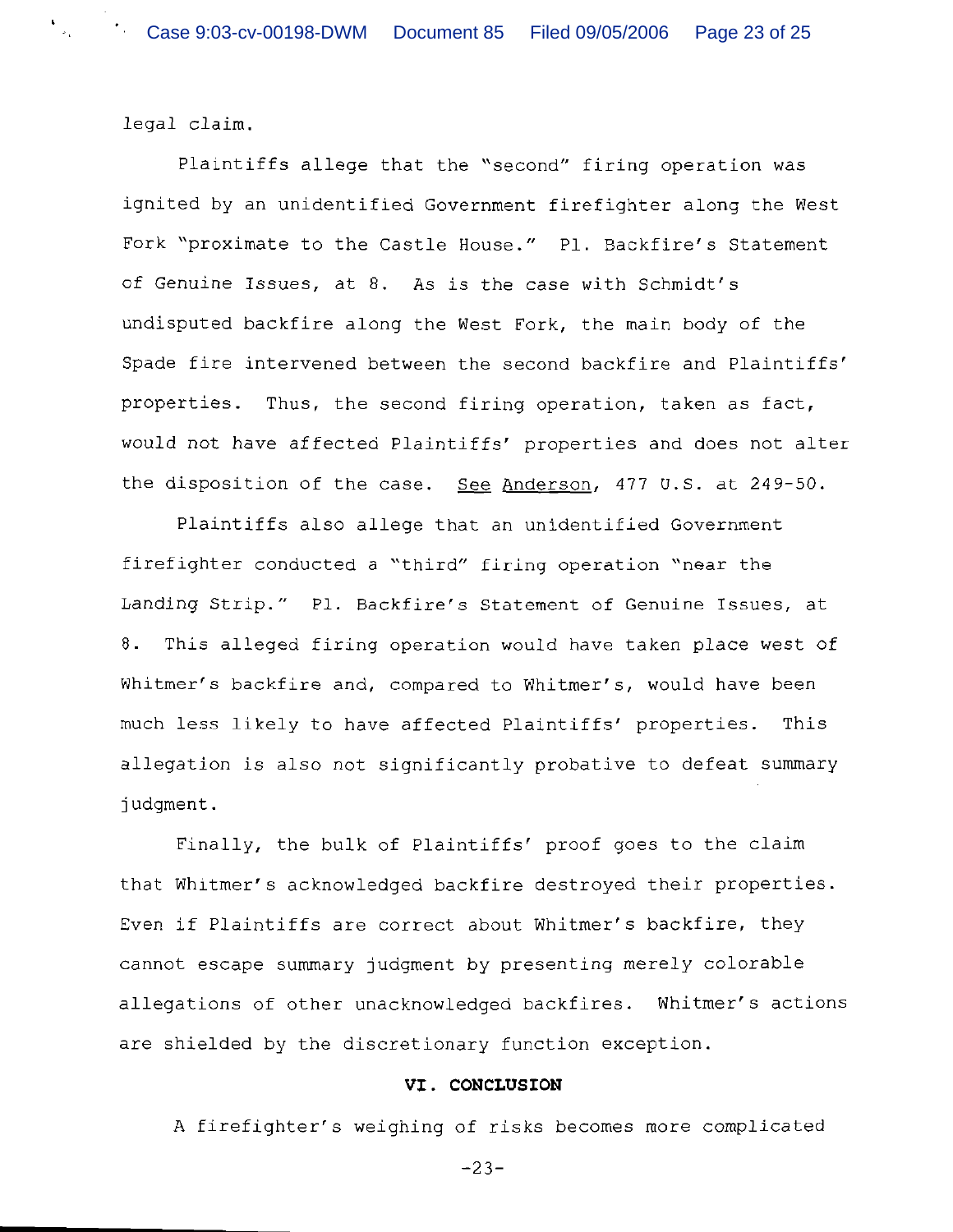and more difficult with increasing development, but the balancing of risks and benefits constitutes policy-based discretion to execute the Government's duty to provide for the common good. Those decisions should not be "second guess[ed] . . . through the medium of an action in tort." Varig Airlines, 467 U.S. at 814.

Congress created the land management agencies and granted authority and broad discretion to fight wildfires on public lands. How federal agencies fight wildland fires and balance the concomitant dangers to lives and property on public and adjacent lands constitutes the exercise of discretionary social, political, and economic policy.

The Government actions are protected by the discretionary function exception. Whether the Government employees' actions were wise, foolish, or negligent is irrelevant in considering whether the exception applies. In Re Glacier Bay, 71 F.3d at 1451.

Because the discretionary function exception applies to Plaintiffs' causes of action, the United States possesses sovereign immunity and Plaintiffs' claims are barred. Thus, this Court lacks subject matter jurisdiction. No genuine issue of material fact remains, and the United States is entitled to judgment as a matter of law

Accordingly, IT IS HEREBY ORDERED that:

1. Defendant's Motion for Summary Judgment (dkt # 38) is GRANTED.

2. The Clerk of Court is directed to enter Judgment in favor of

 $-24-$